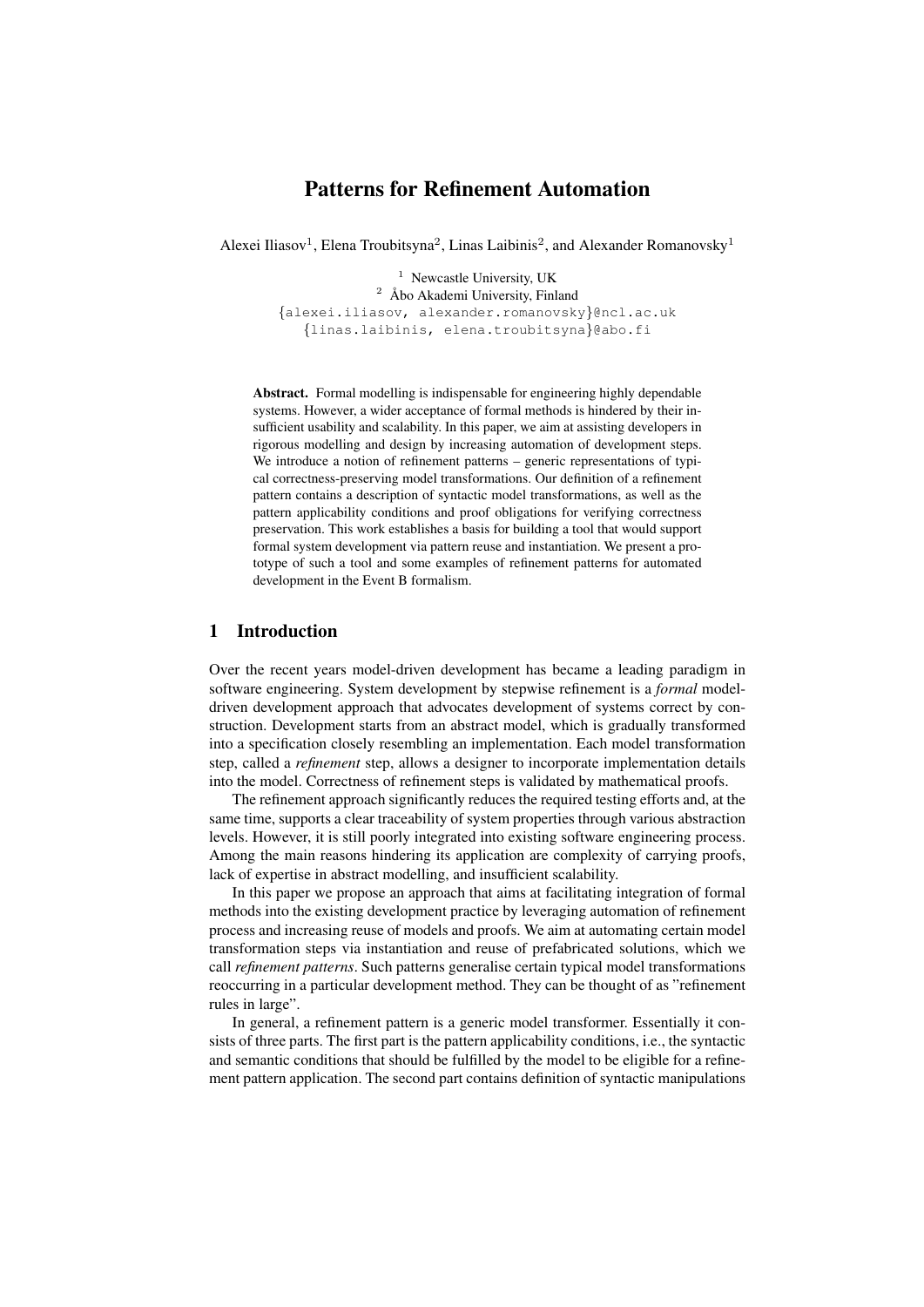over the model to be transformed. Finally, the third part consists of the proof obligations that should be discharged to verify that the performed model transformation is indeed a refinement step.

Application of refinement patterns is compositional. Hence some large model transformation steps can be represented by a certain combination of refinement patterns, and therefore can also be seen as refinement patterns per se. A possibility to compose patterns significantly improves scalability of formal modelling. Moreover, reducing execution of a refinement step to a number of syntactic manipulations over a model provides a basis for automation. Finally, our approach can potentially support reuse of not only models but also proofs. Indeed, by proving that an application of a generic pattern produces a valid refinement of a generic model, we at the same time verify the correctness of such a transformation for any of its instances. This might significantly reduce or even avoid proving activity in a concrete development.

The theoretical work on defining refinement patterns presented in this paper established a basis for building a prototype tool for automating refinement process in Event  $B[13]$ . The tool has been developed as a plug-in for the RODIN platform  $[1]$  – an open toolset for supporting modelling and refinement in the Event B framework. We believe that, by creating a large library of refinement patterns and providing automated tool support for pattern matching and instantiation, we will make formal modelling and verification more accessible for software engineers and hence facilitate integration of formal methods into software engineering practice.

# 2 Towards Refinement Automation

### 2.1 Formal Development by Refinement

System development by refinement is a formal model-driven development process. Refinement allows us to ensure that a refined, i.e., more elaborated, model retains all the essential properties of its abstract counterpart. Since refinement is transitive, the modeldriven refinement-based development process enables development of systems correctby-construction.

The precise definition of refinement depends on the chosen modelling framework and hence might have different semantics and the degree of rigor. The foundations of formal reasoning about correctness and stepwise development by refinement were established by Dijkstra [9] and Hoare [12], and then further developed by R.Back and J. von Wright [5] as well as C.Morgan [16].

In the refinement calculus framework, a model is represented by a composition of abstract statements. Formally, we say that the statement *S* is refined by the statement S', written  $S \subseteq S'$ , if, whenever S establishes a certain postcondition, so does S' [9]. Since statement composition is monotonic with respect to the refinement relation, refinement of a model statement is also refinement of the whole model. In general, the refinement process can be seen as a way to reduce non-determinism of the abstract model, to replace abstract mathematical data structures by data structures implementable on a computer, and, hence, gradually introduce implementation decisions.

There have been several attempts to facilitate the refinement process, by generalizing the typical refinement transformations into a set of refinement rules [5, 16]. These rules can be seen as generic templates (or patterns) that define the general form of the statement to be transformed, the resultant statement, and the proof obligations that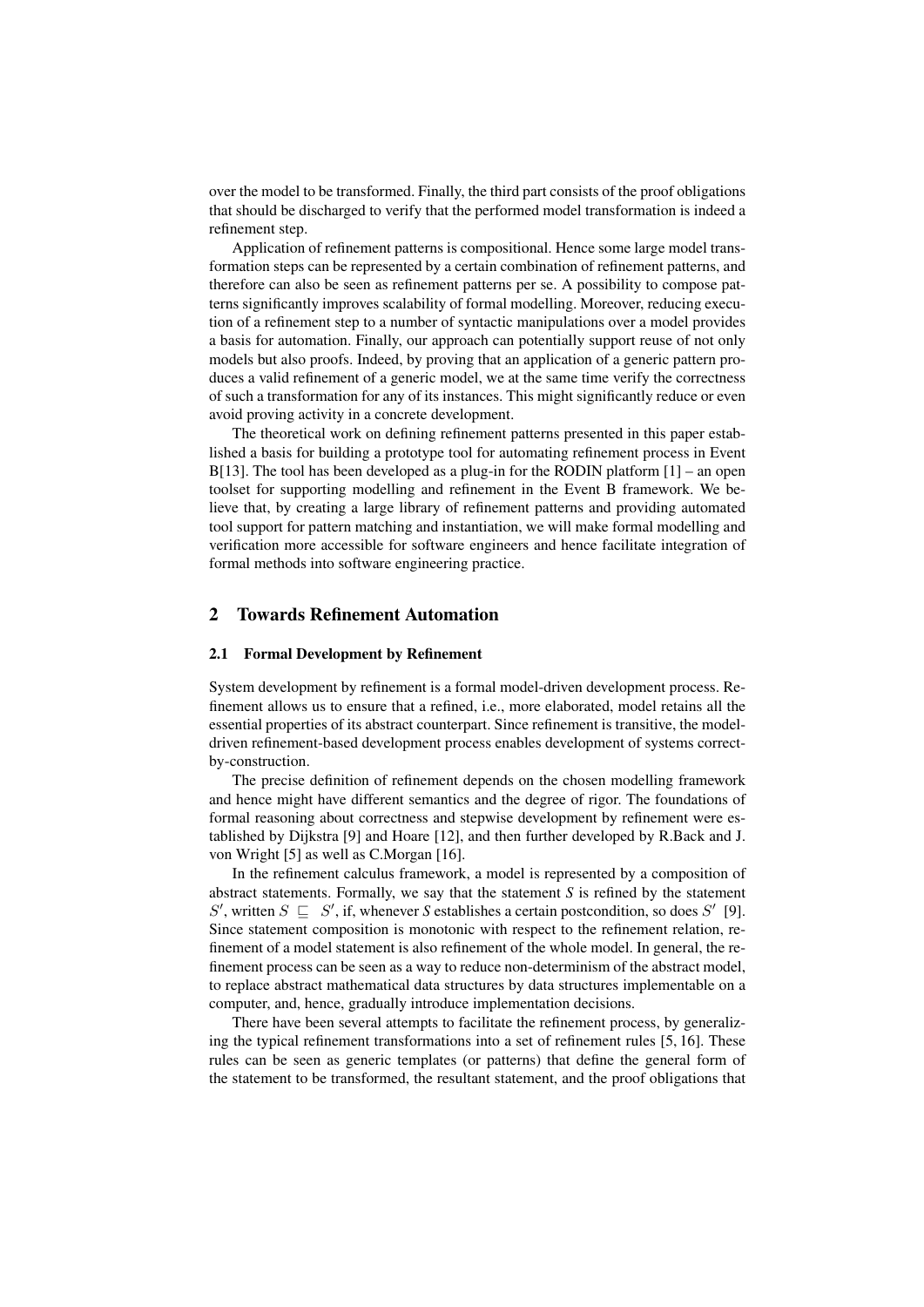should be discharged to verify refinement for that particular transformation. However, a refinement rule usually describes a small localized transformation of a certain model part. Obviously, the tools developed to automate application of such refinement rules [8, 17] lack scalability.

On the other hand, such frameworks as Z, VDM, Event B support the formal development by entire model transformation. For instance, the RODIN platform – a tool support for refinement in Event  $B -$  allows us to perform refinement by introducing many changes at once and verify by proofs that these changes result in correct model refinement. Often a refinement step can be seen as a composition of "standard" (frequently reoccurring) localized transformations distributed all over the model. It remains unclear, though, if we can employ transformational approach to automate execution of these transformations by reusing the models and proofs that were constructed previously.

In this paper we propose to tackle this problem via definition and use of refinement patterns. Our definition of refinement patterns builds on the idea of refinement rules. In general, a refinement pattern is a model transformer. Unlike design patterns [10], a refinement pattern is "dynamic" in a sense that the process of pattern application takes a model as an input and produces a new model as an output.

To formalize and automate the process of pattern application, we define a pattern as a model transformer consisting of three parts. The first part is the pattern applicability conditions, i.e., the syntactic and semantic conditions that should be fulfilled by the model for a refinement pattern to be applicable. The second part contains definition of syntactic manipulations on the model to be transformed. Finally, the third part consists of the proof obligations that should be discharged to verify that the performed model transformation is indeed a refinement step. It is easy to see that a refinement pattern manipulates a model on both syntactic and semantic level.

In principle, refinement patterns can be defined for any refinement-based modelling frameworks. In this paper we present our proposal for refinement patterns in the Event B formalism and also describe a prototype tool that implements them. We start by briefly introducing the Event B language and giving semantic and syntactic views on its models.

### 2.2 Event B

In this section we introduce our formal framework – the B Method [2]. It is an approach for the industrial development of highly dependable software. The method has been successfully used in the development of several complex real-life applications. Recently the B method has been extended by the Event B framework [3], which enables modelling of event-based (reactive) systems. In fact, this extension has incorporated the action system formalism [6, 4] into the B Method.

Event B uses the Abstract Machine Notation for constructing and verifying models. An abstract machine encapsulates a state (the variables) of the model and provides operations on the state. A simple abstract machine has the following general form: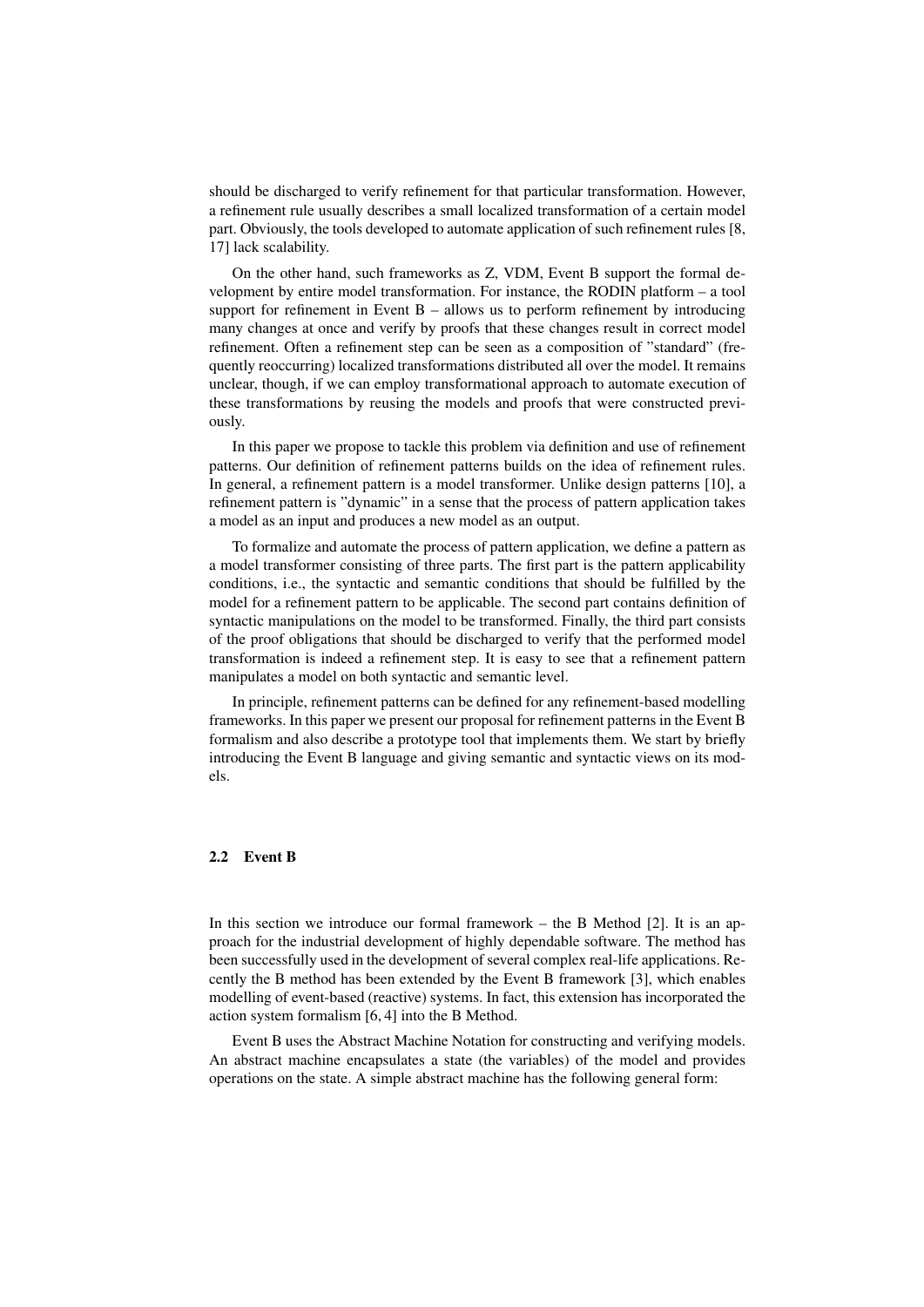```
MACHINE AM
VARIABLES v
INVARIANT I
INITIALISATION INIT
EVENTS
  E_1. . .
  E_N
```
The machine is uniquely identified by its name *AM*. The state variables of the machine, *v*, are declared in the VARIABLES clause and initialised in *INIT* as defined in the INITIALISATION clause. The variables are strongly typed by constraining predicates of the machine invariant *I* given in the INVARIANT clause. The invariant is usually defined as a conjunction of the constraining predicates and the predicates defining the properties of the system that should be preserved during system execution.

The dynamic behaviour of the system is defined by a set of atomic events specified in the EVENTS clause. An event is defined as follows:

# $E =$  WHEN *a* THEN *S* END

where the guard *g* is conjunction of the predicates over the machine variables *v*, and the action *S* is an assignment to state variables. For simplicity, in this paper we do not consider Event B events with parameters or local variables.

The occurrence of events represents the observable behaviour of the system. The guard defines the conditions under which the action can be executed, i.e., when the event is *enabled*. The action can be either a deterministic assignment to the variables or a non-deterministic assignment from a given set or according to a given postcondition. The semantics of actions is defined as a before-after (BA) predicate as follows:

| Action         | Before-after predicate                                 |
|----------------|--------------------------------------------------------|
| $x := E(x, y)$ | $x' = E(x, y) \wedge y' = y$                           |
| $x: \in Set$   | $\exists t.$ $(t \in Set \wedge x' = t) \wedge y' = y$ |
| x: P(x, y, x') | $\exists t. (P(x,t,y) \wedge x' = t) \wedge y' = y$    |

where x and y are disjoint lists (partitions) of state variables, and  $x', y'$  represent their values in the after state.

Event B adopts interleaving semantics while treating parallelism. If several events are enabled then any of them can be chosen for execution non-deterministically. If none of the events is enabled then the system deadlocks.

To check consistency of Event B machine, we should verify two types of properties: event feasibility and invariant preservation. Intuitively, event feasibility means that execution of an event from any state where both the machine invariant and the event guard hold is possible, i.e., it can produce at least one after state that satisfies the before-after predicate, i.e.,

$$
I(v) \wedge G_e(v) \Rightarrow \exists v'.\ BA_e(v, v')
$$

The invariant preservation property simply states that invariant should be maintained:

 $I(v) \wedge G_e(v) \wedge BA_e(v, v') \Rightarrow I(v')$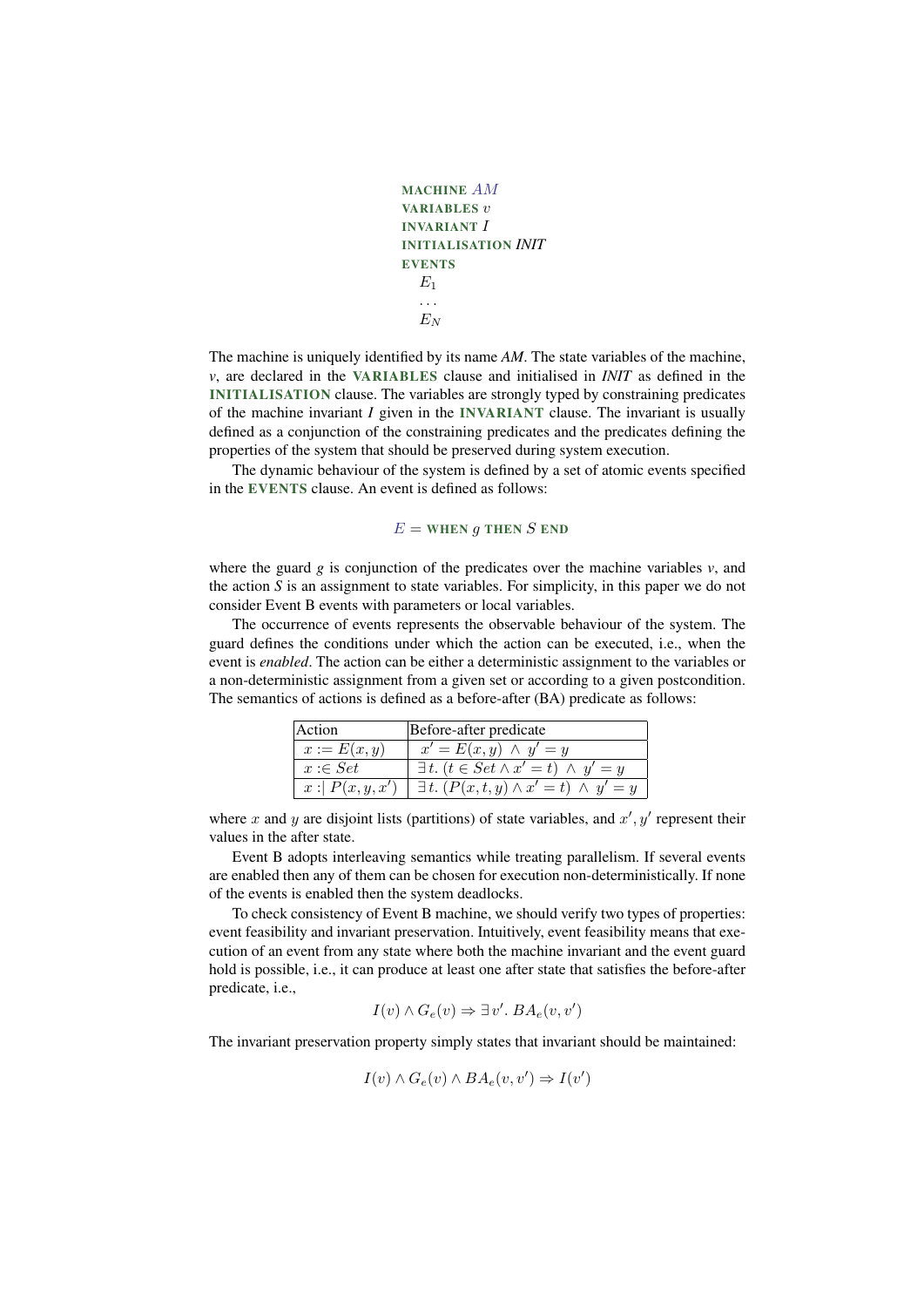The main development methodology of Event B is refinement – the process of transforming an abstract specification while preserving its correctness and gradually introducing implementation details. Let us assume that the refinement machine  $AM'$  is a result of refinement of the abstract machine *AM*:

MACHINE 
$$
AM'
$$
  
VARIABLES  $w$   
INVARIANT  $I'$   
INITIALISATION  $INIT$   
EWENTS  
 $E_1$   
...  
 $E_M$ 

In  $AM'$  we replace the abstract variables of  $AM$  (v) with the concrete ones (w). The invariant of  $AM' - I'$  – defines now not only the invariant properties of the refined model, but also the connection between the newly introduced variables and the abstract variables that they replace. For a refinement step to be valid, every possible execution of the refined machine must correspond (via  $I'$ ) to some execution of the abstract machine. To demonstrate this, we should establish two facts – feasibility of refined events and their correctness with respect to the abstract events. To demonstrate feasibility, we should prove the following:

$$
I(v) \wedge I'(v, w) \wedge G'_e(w) \Rightarrow \exists w'.\ BA'_e(w, w')
$$

where  $G'(w)$  is the guard of the refined event and  $BA'(w, w')$  its before-after predicate.

To demonstrate that each event is a correct refinement of its abstract counterpart, we should first prove that the guard is strengthened in the refinement:

$$
I(v) \wedge I'(v, w) \wedge G'_e(w) \Rightarrow G_e(v)
$$

Finally, we need to demonstrate a correspondence between the abstract and concrete postconditions:

$$
I(v) \wedge I'(v, w) \wedge G'_{e}(w) \wedge BA'_{e}(w, w') \Rightarrow \exists v'. (BA_{e}(v, v') \wedge I'(v', w'))
$$

The refined model can also introduce new events. In this case, we have show that these new events are refinements of implicit empty (skip) events of the abstract model.

While presenting Event B above, we have slightly simplified matters by omitting the fact that Event B model consists of two separate parts. The static part, called *c*ontext, contains the declaration of new types(sets), constants and axioms. The presented, dynamic part (machine) contains the variable declarations and events. However, this simplification is of syntactic nature and is insignificant as such. Our approach to refinement pattern definition that we are presenting next can be easily extended to compensate it.

# 2.3 Event-B Models as Syntactic Objects

To define refinement patterns, let us now consider an Event B model as a syntactic mathematical object. For brevity, we omit representations of some of elements of models here, though they are supported in our tool implementation [13]. The subset of Event-B models used in this paper can be described by the following data structure: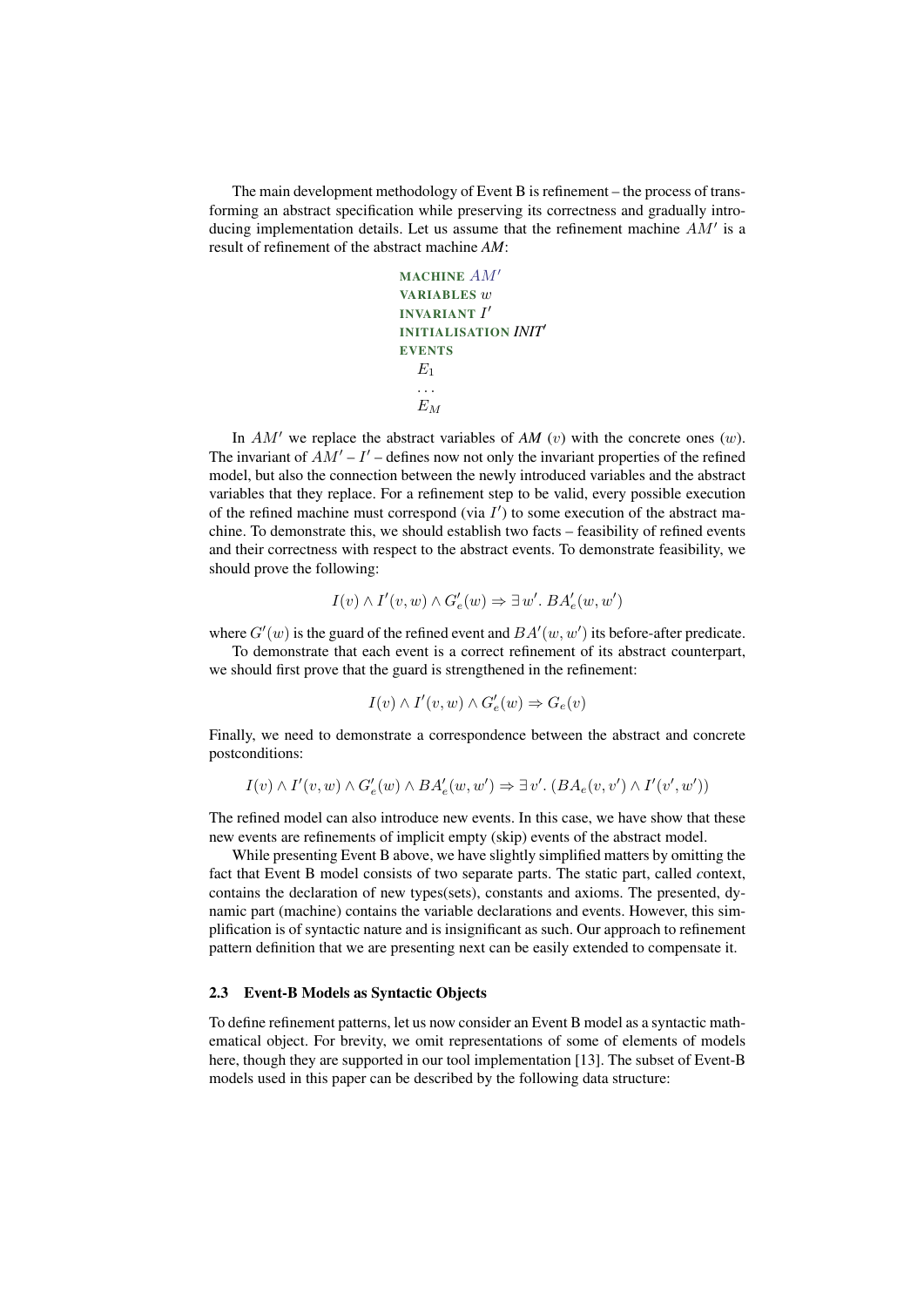| model :: $var : VAR^*$<br>$evt: event^*$<br>$inv: \text{PRED}^*$ | event :: $name :$ EVENT<br>$param: PARAM^*$<br>$quards : PRED^*$<br><i>actions</i> : action <sup>*</sup> | $\text{action} :: var : \text{VAR}$<br>style:STYLE<br>expr: EXPR |
|------------------------------------------------------------------|----------------------------------------------------------------------------------------------------------|------------------------------------------------------------------|
|                                                                  |                                                                                                          |                                                                  |

Here VAR, PRED, EXPR, EVENT, PARAM are the carrier sets reserved correspondingly for model variables, predicates, expressions, event names and parameters. An event is represented by a tuple containing the event name, (a list of) its parameters, guards, and actions. The reserved event name init denotes the initialisation event. An action, in its turn, is a tuple containing a variable, an action style and an expression, where an action style denotes one of assignment types : i.e.,  $STYLE = \{:=, : \in, : \}$ .

Sub-elements of a model element can be accessed by using the dot operator, e.g., act.style is the style of an action act. Instances of the models, events and actions are constructed using a special notation  $\langle a_1 | \cdots | a_n \rangle$ . The following example shows how an Event-B model is represented in our notation:

MACHINE  $m0$ VARIABLES x INVARIANT  $x\in\mathbb{Z}$ INITIALISATION  $x := 0$ EVENTS  $count = \text{BEGIN } x := x + 1 \text{ END}$  $\langle x |$  $"\,x \in \mathbb{Z}"$  $\langle \texttt{init} \rangle - \vert - \vert \langle x \vert := \vert v \rangle \rangle,$  $\langle \text{count } | - | - | \langle x | := | "x + 1" \rangle \rangle$ 

In the example,  $x$  is an element of VAR, init and count are event names from EVENT, " $x \in \mathbb{Z}^n$  is a predicate, and "0", " $x + 1$ " are model expressions.

Now we have set a scene for a formal definition of refinement patterns that aim at automating refinement process in Event B.

#### 2.4 Event-B Models as Syntactic Objects

To define refinement patterns, we now consider an Event B model as a syntactic mathematical object. For brevity, we omit representations of some model elements here, though they are supported in our tool implementation [13]. A subset of Event-B models used in this paper can be described by the following data structure:

| model :: $var : VAR^*$<br>$inv: \mathop{\rm PRED^*}$<br>$evt: event^*$ | event :: name : Every<br>$param : PARAM^*$<br>$quards : PRED^*$<br>$actions : action^*$ | $\text{action} :: var : \text{VAR}$<br>$style:$ STYLE<br>expr : EXPR |
|------------------------------------------------------------------------|-----------------------------------------------------------------------------------------|----------------------------------------------------------------------|
|                                                                        |                                                                                         |                                                                      |

Here VAR, PRED, EXPR, EVENT, PARAM are the carrier sets reserved correspondingly for model variables, predicates, expressions, event names and parameters. An event is represented by a tuple containing the event name, (a list of) its parameters, guards, and actions. The reserved event name init denotes the initialisation event. An action, in its turn, is a tuple containing a variable, an action style and an expression, where an action style denotes one of the assignment types : i.e.,  $STYLE = \{:=, : \in, : \}$ .

Sub-elements of a model element can be accessed by using the dot operator:  $act.style$ is the style of an action act. Instances of the models, events and actions are constructed using a special notation  $\langle a_1 | \cdots | a_n \rangle$ . The following example shows how an Event B model is represented in our notation: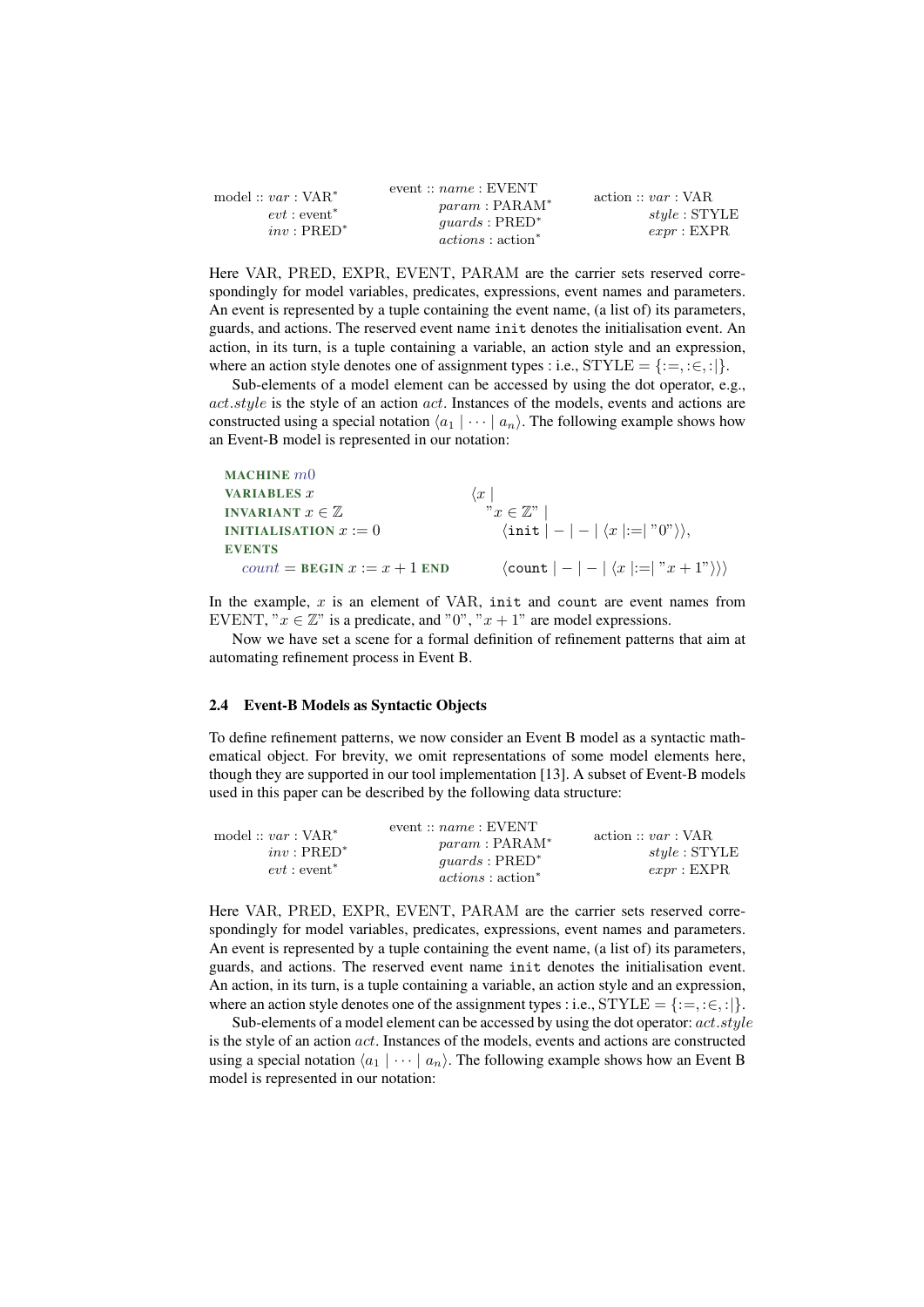```
MACHINE m0VARIABLES x
INVARIANT x \in \mathbb{Z}INITIALISATION x := 0EVENTS
    count = \text{BEGIN } x := x + 1 \text{ END}\langle x \rangle |
                                                                  \langle "x \in \mathbb{Z}" \rangle |
                                                                      \langle \langle \text{init} \rangle - | - | \langle x | := | "0" \rangle \rangle,\langle \text{count } | - | - | \langle x | := | "x + 1" \rangle \rangle \rangle
```
In the example,  $x$  is an element of VAR, init and count are event names from EVENT, " $x \in \mathbb{Z}^n$  is a predicate, and "0", " $x + 1$ " are model expressions.

Now we have set a scene for a formal definition of refinement patterns that aim at automating refinement process in general and Event B in particular.

# 3 Refinement Patterns

#### 3.1 Definitions

Definition 1. *Let* S *be a set of all well-formed models defined according to the syntax of Event B. Then a transformation rule* T *is a function computing a new model for a given input model:*

 $T : S \times C \rightarrow S$ 

*where* C *contains a set of all possible configurations (i.e., additional parameters) of a transformation rule.*

Note that  $T$  is defined as a partial function, i.e., it produces a new model only for some acceptable input models s and configurations c, i.e., when  $(s, c) \in \text{dom}(T)$ .

**Definition 2.** A refinement pattern is a transformation rule  $P : S \times C \rightarrow S$  that *constructs a model refinement for any acceptable input model and configuration:*

$$
\forall s, c. (s, c) \in \text{dom}(P) \implies s \sqsubseteq P(s, c)
$$

*where*  $\Box$  *denotes a refinement relation.* 

In this paper we rely on the Event-B proof theory when demonstrating that a transformation rule is indeed a refinement pattern.

### 3.2 The Language of Transformations

We propose a special language to construct transformation rules. The proposed language contains basic transformation rules as well as the constructs allowing to compose complex rules from simpler ones. For instance, a refinement pattern is usually composed from several basic transformation rules. These rules themselves might not be refinement patterns. However, by attaching to them additional proof obligations, we can verify that their composition becomes a refinement pattern.

The structure of the basic rules reflects the way a transformation rule or a refinement pattern is applied. First, rule applicability for a given input model and configuration parameters is checked. The applicability condition to be checked can contain both syntactic and semantic constraints on input models and configurations. Mathematically,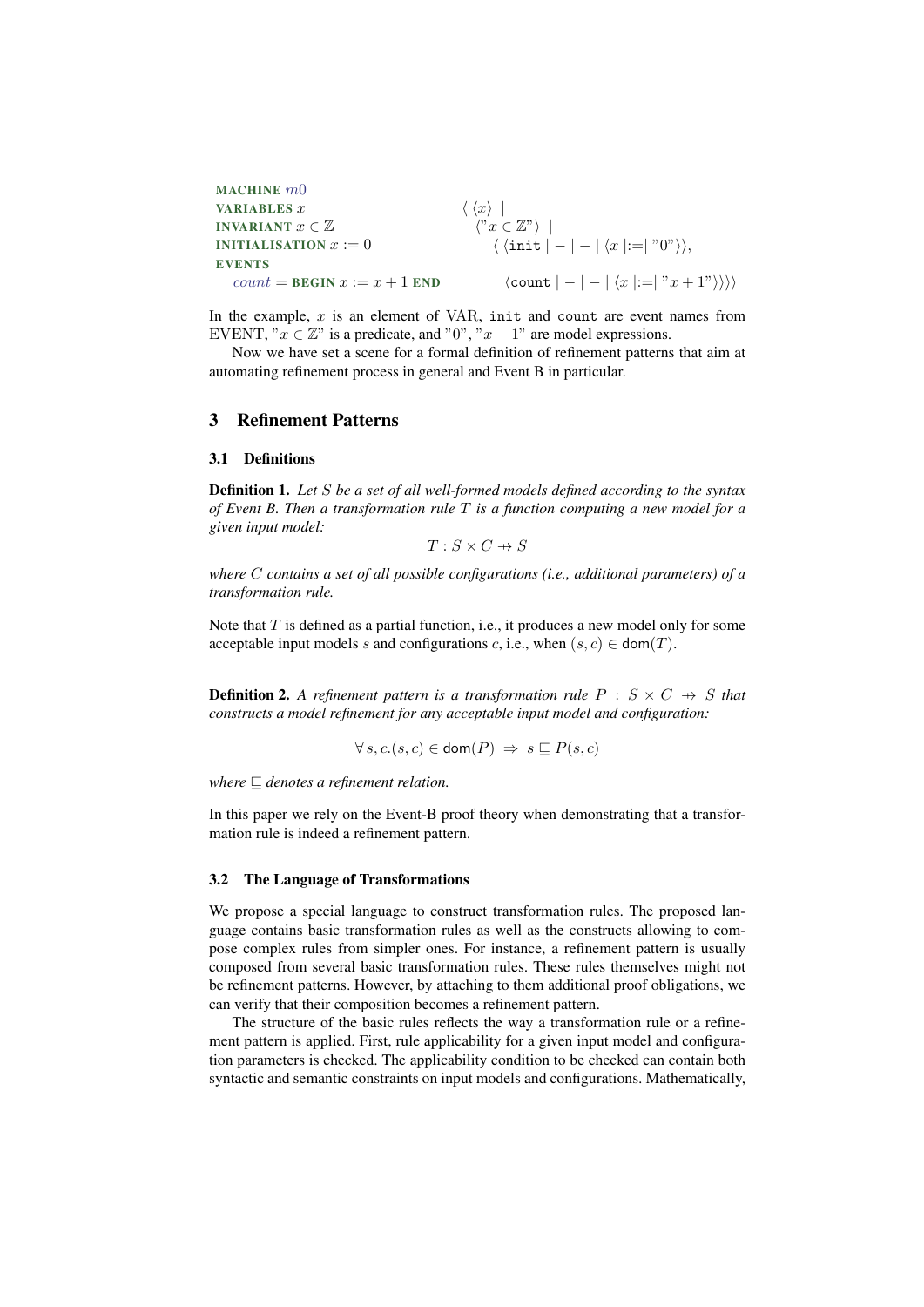for a transformation rule T, its applicability condition corresponds to dom(T). Then, the input model  $s$  for the given configuration  $c$  is syntactically transformed into the output model calculated as function application  $T(s, c)$ . Finally, in case of a refinement pattern, the result  $T(s, c)$  should be demonstrated to be a refinement of the input model s, i.e.,  $s \sqsubset T(s, c)$ . The last expression, using the proof theory of Event B, can be simplified to specific proof obligations on model elements to be verified.

A basic rule has the following general form:

```
rule name(c)context Q(c, s)effect E(c, s)proof obligation PO<sub>1</sub>(c, s). . .
  proof obligation PO_n(c, s)
```
Here *name* and *c* are correspondingly denote the rule name and list of its parameters. The predicate  $Q(c, s)$  defines the rule application context (applicability conditions), where s is the model being transformed. The effect function  $E(c, s)$  computes a new model from a current model  $s$  and parameters  $c$ . The proof obligation part contains a list of theorems to be discharged to establish that the rule is a (part of) refinement pattern and not just a transformation rule. From now on, we write **context** $(r)$ , **effect** $(r)$  and **proof obligations** $(r)$  to refer to the context, effect computation function, and collection of proof obligations of a rule  $r$ .

As an example, let us consider two primitive rules for the Event-B method. The first transformation adds one or more new variables:

```
rule newvar(vv)context vv \cap s.var = \varnothingeffect \langle s.var \cup vv \mid s.inv \mid s.evt \rangleproof_obligation \forall v \in vv \cdot (\exists a \cdot a \in s.\text{init}.action \land v \in a.var)
```
The rule applicability condition requires that the new variables have fresh names for the input model. The effect function simply adds the new variables to the model structure. The rule also has a single proof obligation requiring that the variable(s) is assigned in the initialisation action. Such an action would have to be added by some other basic rule for the same refinement step.

Another example is the rule for adding new model invariant(s).

```
rule newinv(ii)context ii \subseteq \text{PRED} \land \forall i \in ii \cdot FV(ii) \subseteq s.vareffect \langle s.var | inv \cup ii | evt \rangleproof obligation
       \forall (e, v, v') \cdot e \in s.\textit{evt} \landInv(v) \wedge Guards_e(v) \wedge BA(v, v') \Rightarrow Inv(v')proof_obligation \exists v \cdot \ln v(v)
```
Here  $FV(x)$  is set of free variables in x, Inv stands for  $(\bigwedge_{i \in s.inv \cup ii} i)$ ,  $Guards_e$  is defined as  $(\bigwedge_{g \in e, \text{quards}} g)$  and  $BA$  is the before-after predicate. Both proof obligations are taken directly from the Event-B semantics (i.e., the corresponding proof obligation rules). The first obligation requires to show that the new invariant is preserved by all model events, while the second one checks feasibility of such an addition by asking to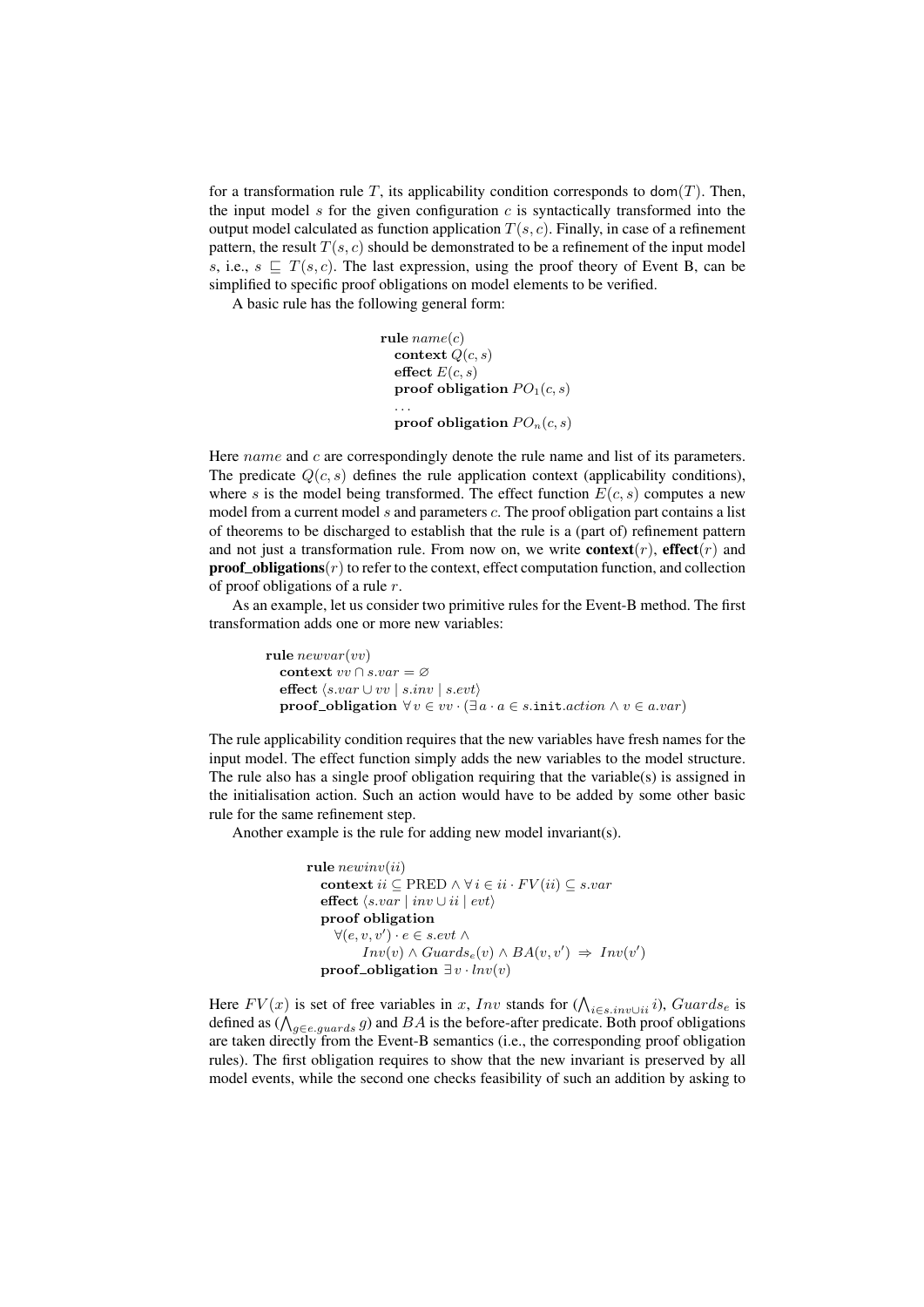| <i>primitive rule</i>                                                                        |
|----------------------------------------------------------------------------------------------|
| sequential composition                                                                       |
| <i>parallel composition</i>                                                                  |
| conditional rule                                                                             |
| $  \textbf{conf } i : Q(i, c, s) \textbf{ do } p(i \cup c) \textbf{ end}$ parameterised rule |
| $\vert$ par $i: Q(i, c, s)$ do $p(i \cup c)$ end generalised parallel composition            |
|                                                                                              |

Fig. 1. The language of transformation rules

prove that the new invariant is not contradictory. This example illustrates how the underlying Event B semantics is used to derive proof obligations for refinement patterns.

The table below lists the basic rules for the chosen subset of Event B. There are two classes of rules – for adding new elements and for removing existing ones. All the rules implicitly take an additional argument – the model being transformed. A double-character parameter name signifies that a rule accepts a set of elements, e.g.,  $newgrd(e, gg)$  adds all the guards from a given set gg to an event e.

| rule $newvar(vv)$        | rule $delvar(vv)$     |
|--------------------------|-----------------------|
| rule $newinv(ii)$        | rule $delinv(ii)$     |
| rule $newet(ee)$         | rule $deletetee)$     |
| rule $newqrd(e, qq)$     | rule $delayrd(e, gg)$ |
| rule $newact(e, aa)$     | rule $delta(e,aa)$    |
| rule $newacker(e, a, p)$ |                       |

To construct more complex transformations, we introduce a number of composition operators into our language. They include the sequential,  $p$ ; q, and parallel,  $p||q$ , composition constructs. In addition, there is the conditional rule construct, if  $c$  then  $p$  end, as well as a construct allowing to introduce additional rule parameters - conf  $i : Q$  do  $p(i)$  end. Finally, to handle rule repetitions, generalised parallel composition is introduced in the form of a loop construct: **par**  $c : Q$  **do**  $p(c)$  **end**. The language summary is given in Figure 1.

### 3.3 Examples

In this section we present a couple of simple examples of refinement patterns constructed using the proposed language.

*Example 1 (New Variable).* A refinement step adding a new variable can be accomplished in three steps. First, the new variable is added to the list of model variables. Second, the typing invariant is added to the model. Finally, an initialisation action is provided for the variable. The following refinement pattern adds a new variable declared to be a natural number and initalised with zero:

```
conf v : \neg (v \in s \cdot var) do
   newvar({v});
    (newinv({ \mathcal{C}}'v \in \mathbb{N}", s) \parallel newact(int, {\mathcal{C}}v := | "0" \rangle))end
```
The only pattern parameter (apart from the implicit input  $s$ ) is some fresh name for the new model variable.

A pattern application example is given below. The left-hand side model is an input model and the righ-hand side is the refined version constructed by the pattern. The example assumes that variable name  $q$  for chosen for parameter  $v$ .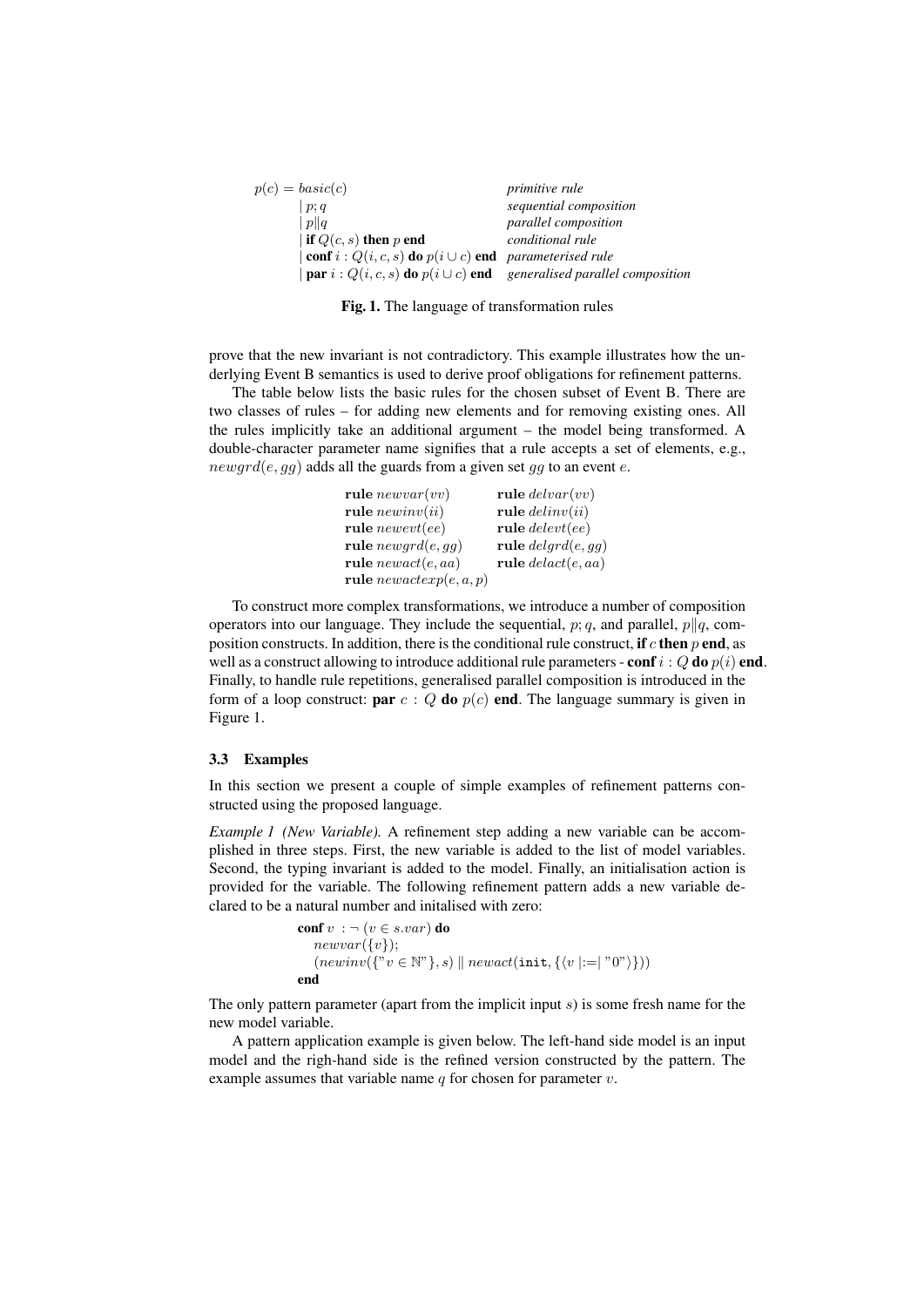```
MACHINE m()VARIABLES x
INVARIANT x \in \mathbb{Z}INITIALISATION x := 0EVENTS
  count = \text{BEGIN } x := x + 1 \text{ END}MACHINE m1
                                         VARIABLES x, qINVARIANT x \in \mathbb{Z} \wedge q \in \mathbb{N}INITIALISATION x := 0||q := 0EVENTS
                                            count = \text{BEGIN } x := x + 1 \text{ END}
```
A more general (and also useful) pattern version could accept a typing predicate and initialisation action as additional pattern parameters.

*Example 2 (Action Split).* In Event B, an abstract event may be refined into a choice between two or more concrete events, each of which must be a refinement of the abstract event. A simple case of such refinement is implemented by the refinement pattern below. The pattern creates a copy of an abstract event and adds a new guard and its negation to the original and new events. The guard expression is supplied as a pattern parameter.

```
conf e, en : e \in s.evt \wedge \neg (en \in s.evt) do
   newevt(en, s);newgrd(en, e.guard)newact(en, e.action);
   conf g : g \in \text{PRED} \wedge FV(g) \subseteq s-vardo newgrd(e, g) || newgrd(en, \neg g) end
end
```
The pattern configuration requires three parameters. Parameter  $e$  refers to the event to be refined from the input model  $s$ ,  $en$  is some fresh event name, and  $q$  is a predicate on the model variables.

The pattern is applicable to models with at least one event. The result is a model with an additional event and a constrained guard of the original event. As an input model we use the model from the previous example.

```
MACHINE m1VARIABLES x
INVARIANT x \in \mathbb{Z}INITIALISATION x := 0EVENTS
   count = \text{WHEN } x \text{ mod } 2 = 0 \text{ THEN } x := x + 1 \text{ END}inc = \text{WHEN } \neg (x \mod 2 = 0) \text{ THEN } x := x + 1 \text{ END}
```
Here, the pattern parameters are instantiated as follows:  $e$  as  $count$ ,  $en$  as  $inc$ , and  $x$  as  $x \mod 2 = 0.$ 

# 4 Pattern Composition

In the previous section we defined the notion of a basic transformation rule as a combination of the applicability conditions, transformation (effect) function, and refinement proof obligations. Moreover, In Figure 1, we also introduced various composition constructs for creating complex transformation rules. In this section we will show how we can inductively define the applicability conditions, effect, and proof obligations for composed rules.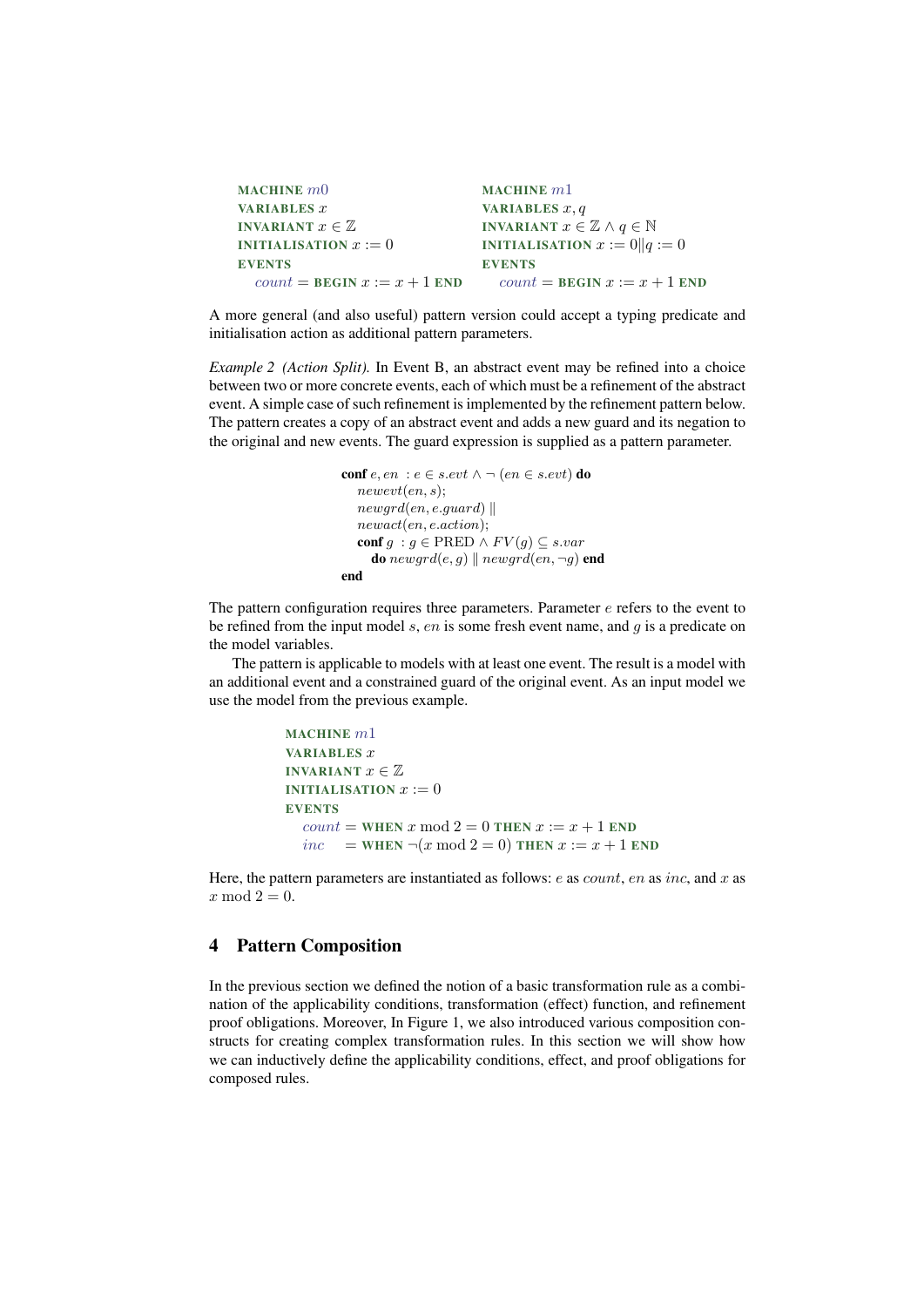#### 4.1 Rule Applicability Conditions

For a basic rule, the rule applicability condition is defined in its context clause. For more complex rules constructed using the proposed language of transformation rules, rule applicability is derived inductively according to the following definition:

 $app(basic)(c, s)$  = context $(basic)(c, s)$  $app(p;q)(c,s)$  =  $app(p)(c,s) \wedge app(q)(c,eff(p)(c,s))$  $\mathbf{app}(p||q)(c, s)$  =  $\mathbf{app}(p)(c, s) \wedge \mathbf{app}(q)(c, s)$   $\wedge$  $inter(\text{scope}(p), \text{scope}(q)) = \oslash$  $\mathbf{app}(\textbf{if } G(c, s) \textbf{ then } p \textbf{ end})(c, s) = G(c, s) \Rightarrow \mathbf{app}(p)(c, s)$  $app(conf i : Q(i, c, s) do p(i) end)(c, s) = \forall i \cdot Q(i, c, s) \Rightarrow app(p(i))(c, s)$ app(par  $i: Q(i, c, s)$  do  $p(i)$  end) $(c, s) = \forall i \cdot Q(i, c, s) \Rightarrow$  app $(p(i))(c, s) \wedge$  $\forall (i, j) \cdot Q(i, c, s) \land Q(j, c, s) \land i \neq j \Rightarrow$  $inter(\text{scope}(p(i)), \text{scope}(p(j))) = \emptyset$ 

The consistency requirements for the sequential composition, conditional and parameterised rules are quite standard. Two rules can be applied in parallel if they are working on disjoint scopes. For instance, a rule transforming an event (e.g., adding a new guard) cannot be composed with another rule transforming the same event. A similar requirement is formulated for the loop rule, since it is realised as generalised parallel composition.

The rule scopes are calculated by using the predefined function scope, which returns a pair of lists, containing the model elements that the rule updates or depends on. Intersection of rule scopes is computed as an intersection of the elements updated by the transformations and the pair-wise intersection of elements updated by one rule and depended on by another:

$$
inter((r_1, w_1), (r_2, w_2)) = (w_1 \cap w_2) \cup (r_1 \cap w_2) \cup (r_2 \cap w_1)
$$

#### 4.2 Effect of Pattern Application

Once the rule applicability conditions are met, an output model can be syntactically constructed in a compositional way. For a basic rule, the effect function is directly applied to transform an input model. For more complex rules, a new model is constructed according to an inductive definition of the function eff given below.

| eff(basic)(c, s)                                                                                     | $=$ effect(basic)(c, s)                 |
|------------------------------------------------------------------------------------------------------|-----------------------------------------|
| $\textbf{eff}(p;q)(c,s)$                                                                             | $=$ eff $(q)(c,$ eff $(p)(c, s))$       |
| $\textbf{eff}(p  q)(c,s)$                                                                            | $=$ eff $(q)(c,$ eff $(p)(c, s)$ , or   |
|                                                                                                      | $=$ eff $(p)(c,$ eff $(q)(c, s))$       |
| eff(if $G(c, s)$ then p end)(c, s)                                                                   | $=$ eff $(p)(c, s)$ , if $G(c, s)$      |
|                                                                                                      | $= s$ , otherwise                       |
| eff(conf i: $Q(i, c, s)$ do $p(i)$ end)(c, s) = eff(p(i))(c, s), if $Q(i, c, s)$                     |                                         |
|                                                                                                      | $= s$ , otherwise                       |
| eff(par $i: Q(i, c, s)$ do $p(i)$ end) $(c, s) = (  i \in Q(i, s, c) \cdot \text{eff}(p(i))(c, s)),$ |                                         |
|                                                                                                      | if $\exists (i, c, s) \cdot Q(i, c, s)$ |
|                                                                                                      | $= s$ , otherwise                       |

As expected, the result of sequential composition of two rules is computed by applying the second rule to the result of the first rule. For parallel composition, the result is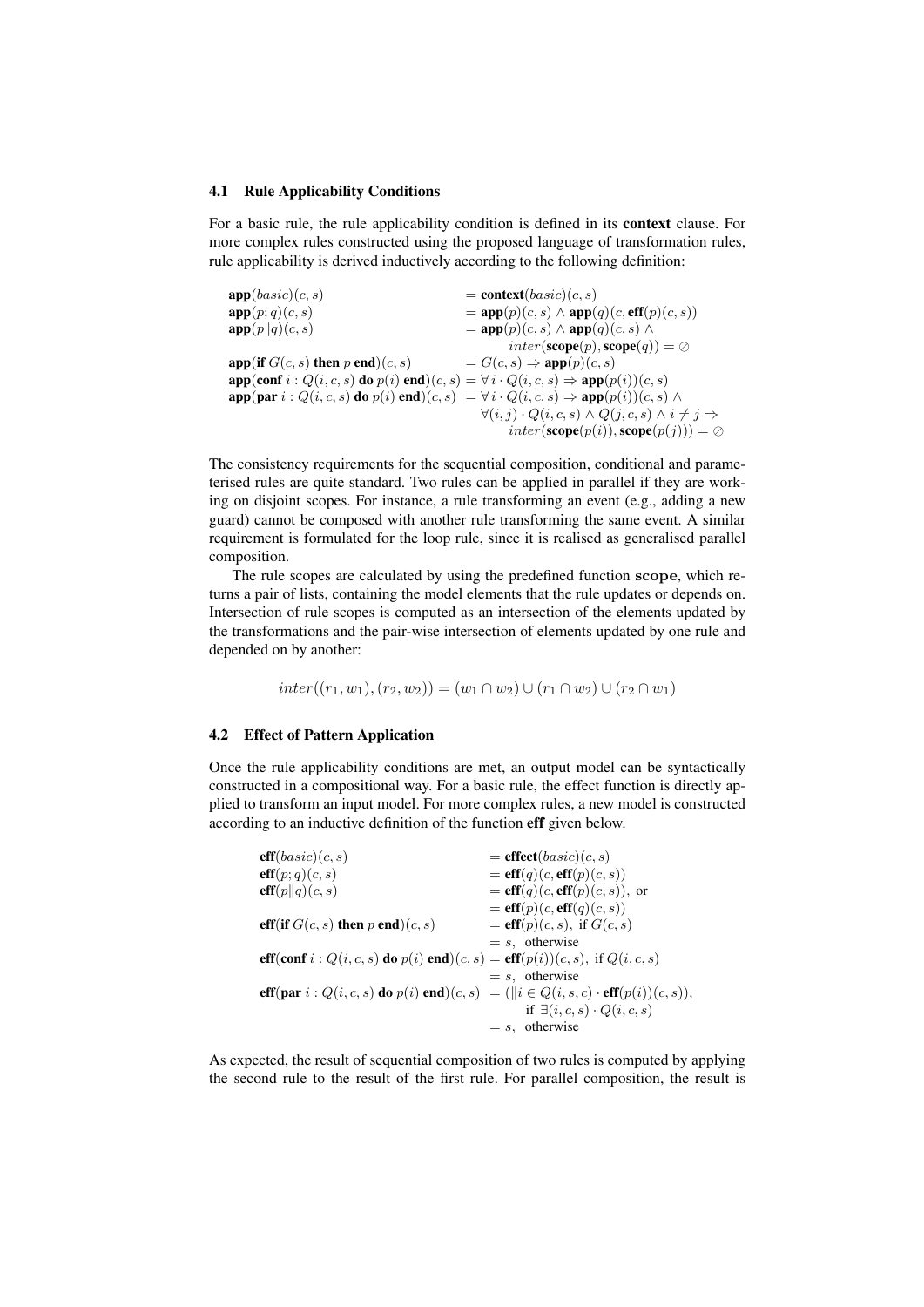computed in the same manner but the order of the rules should not affect the overall result. The resulting model of the loop construct is computed as generalised parallel composition of an indexed family of transformation rules. The last three cases depend on some additional application conditions (i.e.,  $G(c, s)$  or  $Q(i, c, s)$ ). If these conditions are not true, rule application leaves the input model unchanged.

The rule application procedure based on the presented definition can be easily automated. The only interesting detail is in providing input values for the rule parameters. In our tool implementation for the Event-B method, briefly covered later, the user is requested to provide the parameter values during rule instantiation, while appropriate contextual hints and descriptions are provided by the tool.

#### 4.3 Pattern Proof Obligations

To demonstrate that a rule is a refinement pattern, we have to discharge all the prooof obligations of individual basic rules occuring in the rule body. These proof obligations cannot be discharged without considering the context produced by the neighbour rules. The following inductive definition shows how the list of proof obligations is built for a particular refinement pattern. The context information for each proof obligation is accumulated, while traversing the structure of a pattern, as a set of additional hypotheses that can be then used in automated proofs.

| $\mathbf{po}(\Gamma, basic)(c, s)$                                          | $= \{ \Gamma \models \textbf{proof\_obligations}(basic) \}$                                                                                                                       |
|-----------------------------------------------------------------------------|-----------------------------------------------------------------------------------------------------------------------------------------------------------------------------------|
| $\mathbf{po}(T,p;q)(c,s)$                                                   | $=$ <b>po</b> $(\Gamma \cup \{s' = \text{eff}(p; q)(c, s)\}, p(c, s'))$                                                                                                           |
|                                                                             | $\mathbf{po}(\Gamma \cup \{s' = \mathbf{eff}(p; q)(c, s)\}, q(c, s'))$                                                                                                            |
| $\mathbf{po}(T,p  q)(c,s)$                                                  | $=$ po( $\Gamma, p$ ) $\cup$ po( $\Gamma, q$ )                                                                                                                                    |
| $\mathbf{po}(\Gamma, \text{if } G(c, s) \text{ then } p \text{ end})(c, s)$ | $= \textbf{po}(\Gamma \cup \{G(c,s)\}, p)$                                                                                                                                        |
|                                                                             | $\mathbf{p}\mathbf{o}(I,\mathbf{conf}\,i:Q(i,c,s)\,\mathbf{do}\,p(i)\,\mathbf{end})(c,s)=\bigcup i\in Q(i,c,s)\cdot\mathbf{p}\mathbf{o}(I\cup\{Q(i,c,s)\},p(i))$                  |
|                                                                             | $\mathbf{p}\mathbf{o}(I, \mathbf{par} \ i: Q(i, c, s) \mathbf{ do } p(i) \mathbf{ end})(c, s) = \bigcup i \in Q(i, c, s) \cdot \mathbf{p}\mathbf{o}(I \cup \{Q(i, c, s)\}, p(i))$ |

Here  $\Gamma$  is a set of accumulated hypothesis containing pattern parameters  $c$  and the initial model  $s$  as free variables. For each basic rule, we formulate a theorem whose right-hand side is a list of the rule proof obligations and the left-hand side is a set of hypotheses containing the knowledge about the context in which the rule is applied.

#### 4.4 Assertions

The described procedure of building a list of proof obligations tries to include every possible fact as a proof obligation hypothesis. This can be a problem for larger patterns as the size of a list of accumulated hypotheses makes a proof obligation intractable. To rectify the problem, we allow a modeller to manually add fitting hypotheses, called assertions, that can be inferred from the context they appear in. An assertion would be typically simple enough to be discharged automatically by a theorem prover. At the same time, it can be used to assist in demonstrating the proof obligations of the rule immediately following the assertion.

An assertion is written as **assert** $(A(c, s))$  and is delimited from the neighboring rules by semicolons. An assertion has no effect on rule instantiation and application. The following additional cases of the  $po$  definition are used to generate additional proof obligations for assertions as well as insert an asserted knowledge into the set of collected hypotheses of a refinement pattern.

$$
\mathbf{po}(T, p; \mathbf{assert}(A(c, s)))(c, s) = \Gamma \cup \{s' = \mathbf{eff}(p)(c, s)\} \models A(c, s')
$$
  
\n $\mathbf{po}(T, \mathbf{assert}(A(c, s)); p)(c, s) = \mathbf{po}(T \cup \{A(c, s)\}, p)(c, s)$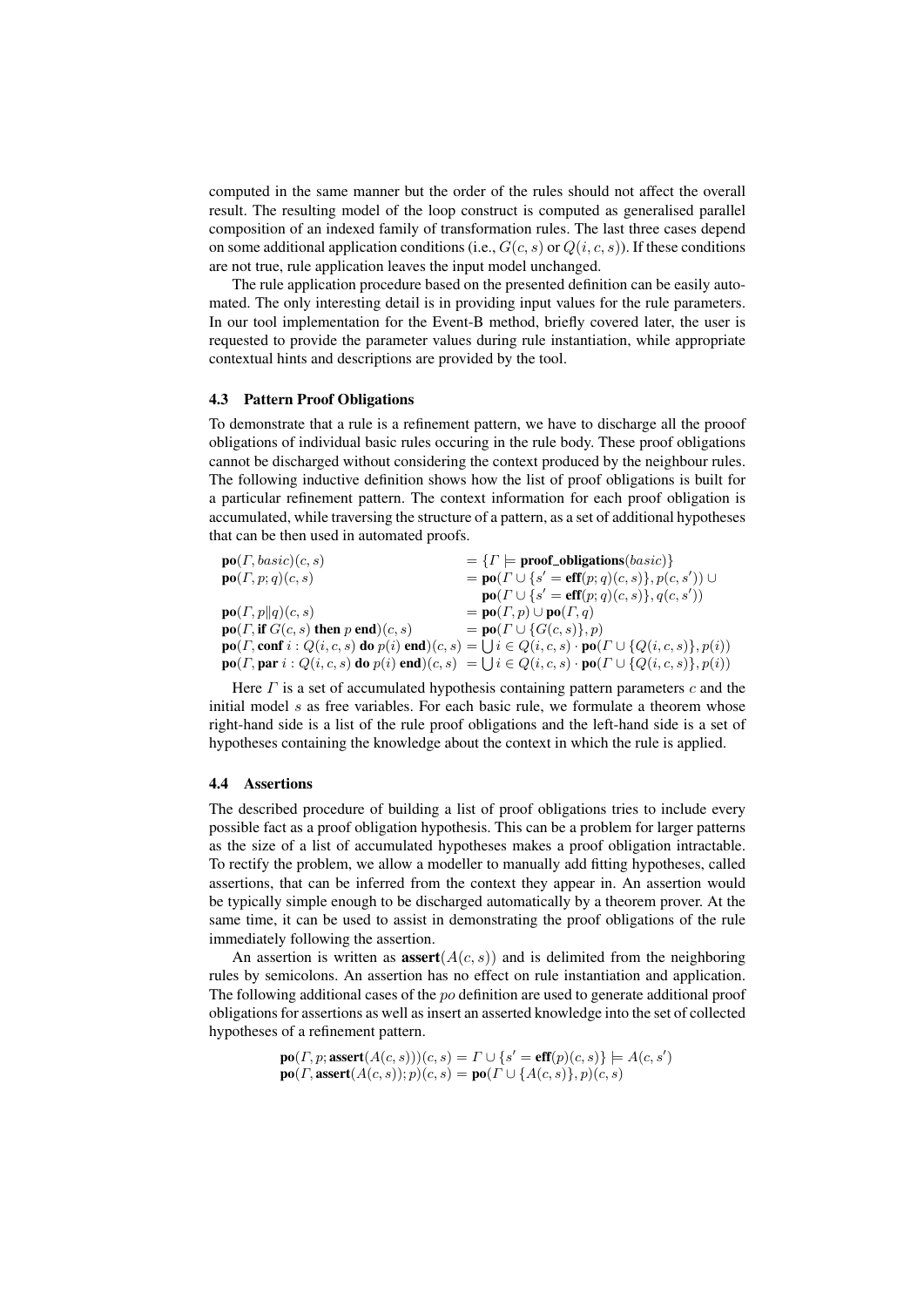

Fig. 2. TMR Arrangement

# 5 Triple Modular Redundancy Pattern

Triple Modular Redundancy (TMR) [15] is a fault-tolerance mechanism in which the results of executing three identical components are processed by a voting element to produce a single output that takes the majority view. This mechanism is schematically shown in Fig.2.

The purpose of the mechanism is to mask a single component failure. In this section we will demonstrate how to generalize a refinement step introducing the TMR arrangement into a model as a refinement pattern.

Before creating our new pattern, we have to decide on its applicability conditions. First, our input model should have a variable representing the output of the component for which TMR will be introduced. Moreover, it should have an event that models the behaviour of a component by non-deterministically updating this variable. Nondeterminism is used here to model unpredictable (possibly faulty) results produced by the component. We do not make any assumptions about the variable type. Furthermore, the event can contain some additional actions on other variables. Finally, our input model should also contain an event that handles the component failure.

In the refined model, we replace the single abstract component with three similar components. The outputs of the new components are modelled by fresh variables. The variable types and initialisation of these variables are simply copied from their abstract counterpart in the input specification.

The TMR pattern that we define uses a number of configuration parameters, as shown below. The parameter s identifies a variable modelling the output of a component;  $u$  is an event updating the variable  $s$  (in addition to possible update of other variables);  $zz$  is an event handling a failure of the component modelled by  $u$ ; finally,  $a$ is an action from  $u$  updating the variable  $s$ .

```
conf s, u, zz, a :
   s \in var \land u \in evt \land zz \in evt \land u \neq zz \landa \in u \text{.actions} \land a \text{.style} \neq (:=) \land \{s\} = a \text{.var}do
   conf ph, s_1, s_2, s_3, r_1, r_2, r_3:
       {s_1, s_2, s_3, r_1, r_2, r_3, ph} \subseteq (VAR - var) \wedgepart({\{s_1\},\{s_2\},\{s_3\},\{r_1\},\{r_2\},\{r_3\},\{ph\}})do
       variables; events; voter; abort; invariant
   end
end
```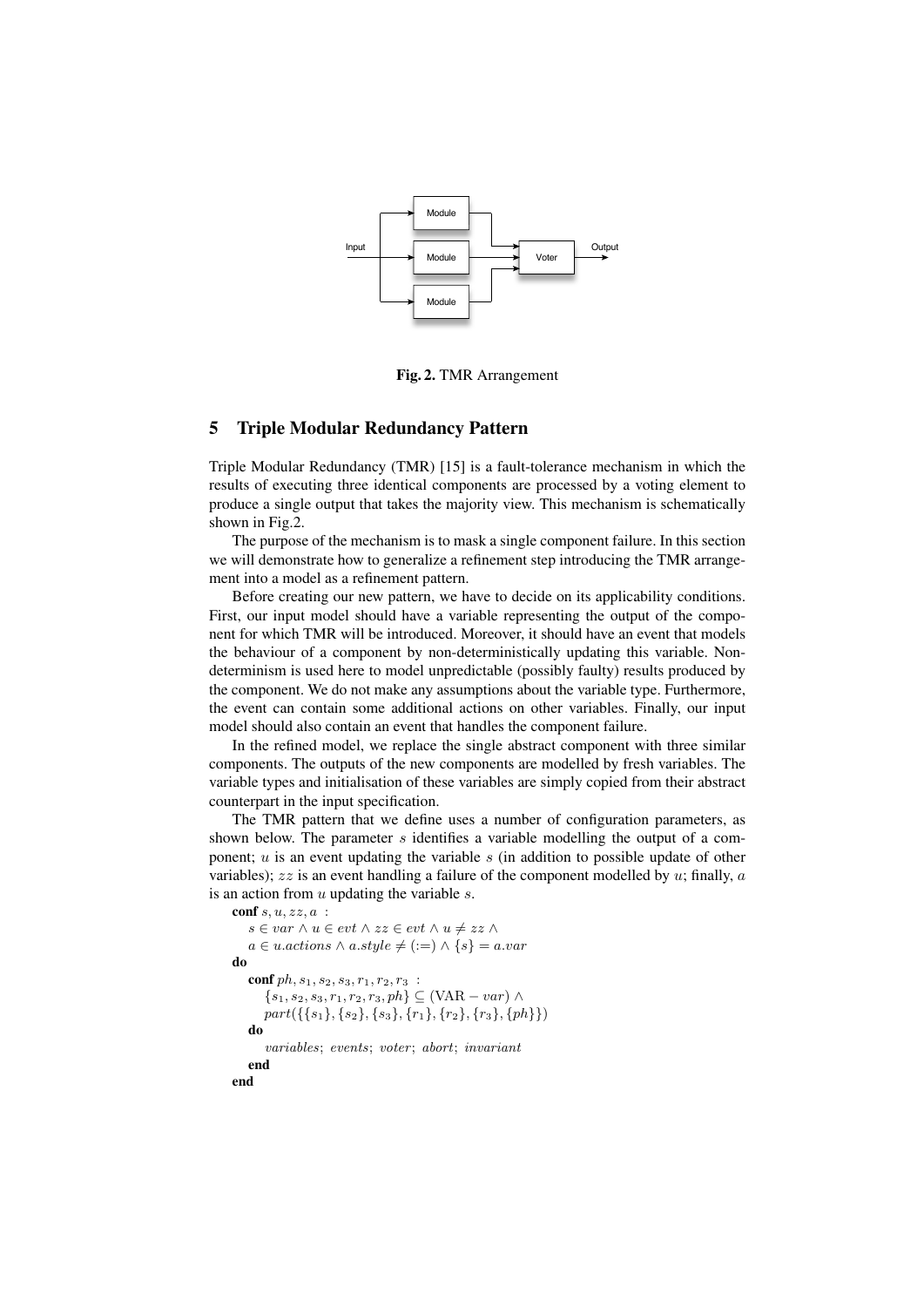As a result of pattern application, the new variables  $ph$ ,  $s_i$  and  $r_i$  are introduced into the refined model. The variable  $ph$  keeps track of the current phase in the TMR implementation, i.e., reading from the new components, voting on them, or delivering the final result; the variables  $s_i$ ,  $i = 1...3$ , are used to record the outputs produced by the components; finally, the flags  $r_i$  reflect availability of new outputs in the respective output variables  $s_i$ .

The pattern consists of four major parts: the rules declaring the types and initialisation of new variables of the refined model; the definition of new events; the refinement rules for transforming a single abstract event representing the functionality of a sole component into the voter event; and, finally, the addition of an invariant characterising the behaviour of a TMR block. The condition using the operator  $part$  simply states that its arguments are disjoint sets.

```
variables \stackrel{\text{df}}{=}(newinv("ph \in BOOL"); newini(\langle ph | := | "FALSE" \rangle))(newinv("s_1 \in s.type"); newini(\langle s_1 | init(s).style | init(s).expr \rangle))](newinv("r_1 \in BOOL"); newini(\langle r_1 | := | "FALSE" \rangle)). . .
```
Each new variable definition should come with a typing invariant and an initialisation action. These are normally grouped together so that the related proof obligation rules would work with a smaller context. For the brevity, we omit showing here the rules defining the types and initialisation for the variables  $s_2$ ,  $s_3$  and  $r_2$ ,  $r_3$  (the omitted part is indicated by ...). The shortcut notation  $newini(a)$  used in the pattern description stands for declaration of the initialisation action:  $newini(a) \stackrel{\text{df}}{=} newact(\text{init}, a)$ . The shortcut *init*(*v*) refers to an action of the initialisation event assigning to the variable *v*.

The refined model specifies the behavior of three components of TMR (we call them replicated components) as copies of the behaviour of the component specified in the input model. Since we assumed that a component is represented by a single event, the replicated components are created by adding three new events into the refined model in the following way.

The guard of the event modelling behaviour of a replicated component essentially coincides with the guard of an abstract component. However, it also contains an extra conjunct ensuring that the event is executed before passing control to the voter. The event actions essentially copy the corresponding actions of the abstract component (given as the pattern parameter  $a$ ). The only difference that each replicated event records the result into a separate variable  $s_i$  (for the copy i) instead of the abstract variable s. In addition, a component copy also assigns to  $r_i$  to indicate the availability of result in  $s_i$ .

 $events \stackrel{\text{df}}{=}$ conf  $u_1, u_2, u_3$ :  $\{u_1, u_2, u_3\} \subset \text{EVENT} \setminus s.\text{evt} \wedge \text{part}(\{\{u_1\}, \{u_2\}, \{u_3\}\})$ do  $copy_1 \parallel copy_2 \parallel copy_3$ end

The above creates three component copies, each constructed according to the following rule.

 $copy_1 \stackrel{\text{df}}{=}$  $newet(\langle u_1 | - | \{ {}^{\prime\prime}r_1 = FALSE^{\prime\prime} \} \cup u.guards | )$  $\langle s_1 | a.style \mid a.expression \rangle, \langle r_1 |:=| "TRUE" \rangle, \langle ph |:=| "FALSE" \rangle$ . . .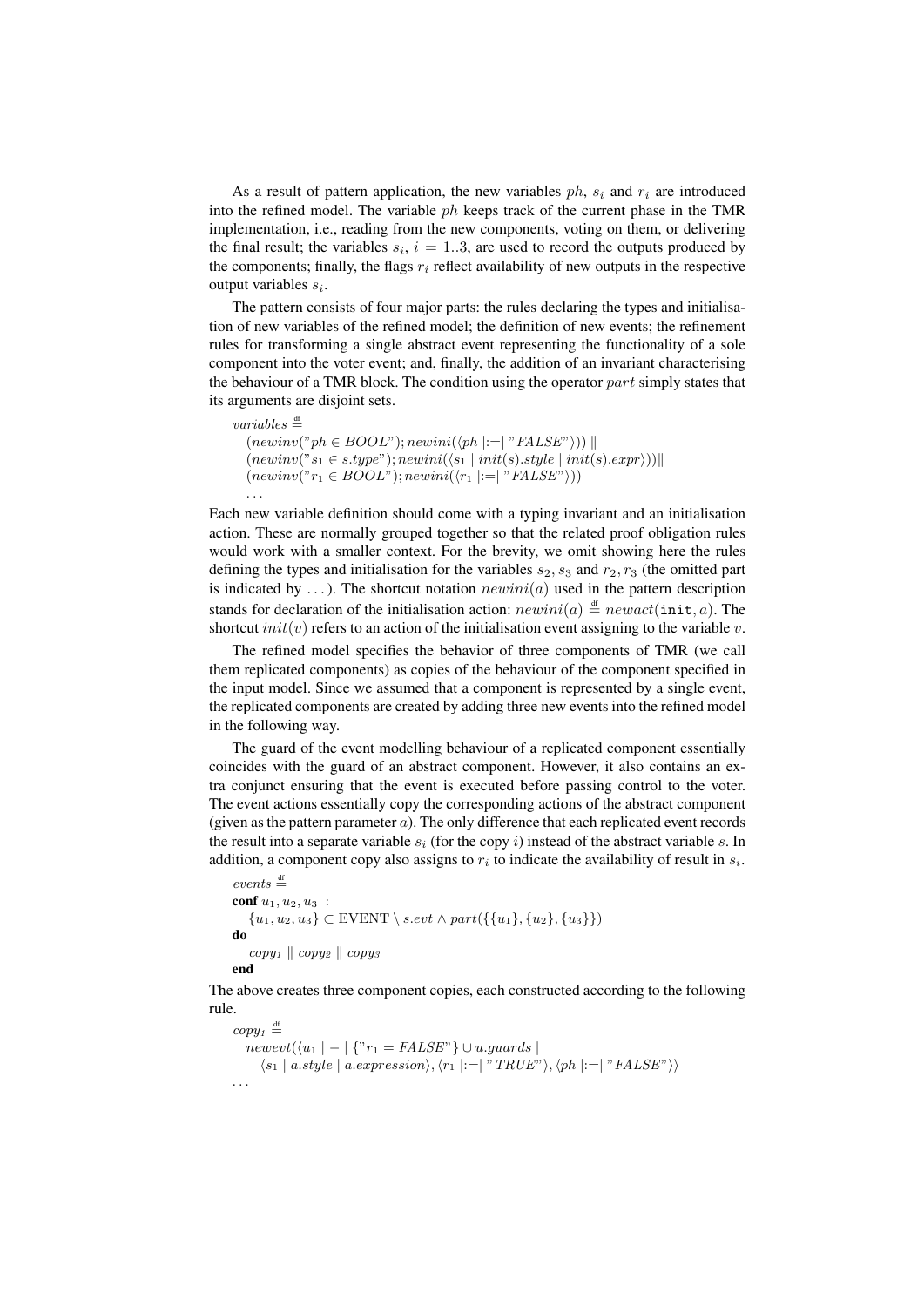The above rule  $\langle s_1 | a.style | a.expression \rangle$  constructs an action from the abstract action  $a$  in such a way that it would have the same effect but update the new variable  $s_1$ . Here a.style is one of non-deterministic assignment styles.

The voter event is simply a refined version of the event modelling the abstract component. Whereas the abstracted version was computing results itself, its refined counterpart votes on the results of component copies. The voter is enabled once all the components have produced a result (which is ensured by the first guard in the rule below). The final result is computed according to a simple majority voting protocol. The event parameter  $rr$  is set to the voting outcome in the second guard.

voter  $\stackrel{\text{df}}{=}$ 

 $newpar(u, "rr")$ ;  $newgrd(u, "r_1 = TRUE \wedge r_2 = TRUE \wedge r_3 = TRUE");$  $newgrd(u, "(s_1 = s_2 \vee s_1 = s_3 \wedge rr = s_1) \vee (s_2 = s_1 \vee s_2 = s_3 \wedge rr = s_2");$  $(delact(u, a); newact(u, \langle s | := | "rr" \rangle);$  $(newact(u, \langle r_1 | := | "FALSE"\rangle)$  $newact(u, \langle r_2 | := | "FALSE" \rangle)$  $newact(u, \langle r_3 | := | "FALSE"\rangle));$  $newact(u, \langle ph | := | "TRUE"\rangle)$ 

As a result, the abstract action  $a$  of the component is replaced by a deterministic assignment (to the same variable s) of the result of the winning component. The flags  $r_i$  and ph are reset in preparation for the next iteration.

In case all the component copies disagree, no final result may be computed. This corresponds to an *abort* event of the abstract specification. The refined model simply constraints the guard of the event so it only gets enabled in the situations when the voting has failed.

abort  $\stackrel{\text{df}}{=}$ 

 $newgrd(zz, "r_1 = TRUE \land r_2 = TRUE \land r_3 = TRUE");$  $newgrd(zz, "s<sub>1</sub> ≠ s<sub>2</sub> ∧ s<sub>2</sub> ≠ s<sub>3</sub> ∧ s<sub>1</sub> ≠ s<sub>3</sub>");$ 

Finally, a new invariant is added to the refined model to characterise the state of the refined system after voting is completed. It summarises the cases when the majority voting on component results succeeds.

 $invariants \stackrel{\text{df}}{=}$ 

 $newinv("ph = TRUE \land (s_1 = s_2 \lor s_2 = s_3)) \Rightarrow s = s_1"$ ;  $newinv("ph = TRUE \wedge s_2 = s_3) \Rightarrow s = s_2"$ 

Application of the pattern to a fairly simple abstract model (containing only two events and two variables) saves a user from analysing and discharging 14 proof obligations, three of which would have to be done manually in an interactive theorem prover. For larger models or more elaborated patterns, the benefits are even greater.

# 6 Tool for Refinement Automation

A proof of concept implementation of the pattern tool for the Event B method has been realised as a plug-in to the RODIN Platform [1]. The plug-in seamlessly integrates with the RODIN Platform interface so that a user does not have to switch between different tools and environments while applying patterns in an Event B development. The plug-in relies on two major RODIN Platform components: the Platform database, which stores models, proof obligations and proofs constituting a development; and the prover which is a collection of automated theorem provers supplemented by the interactive prover.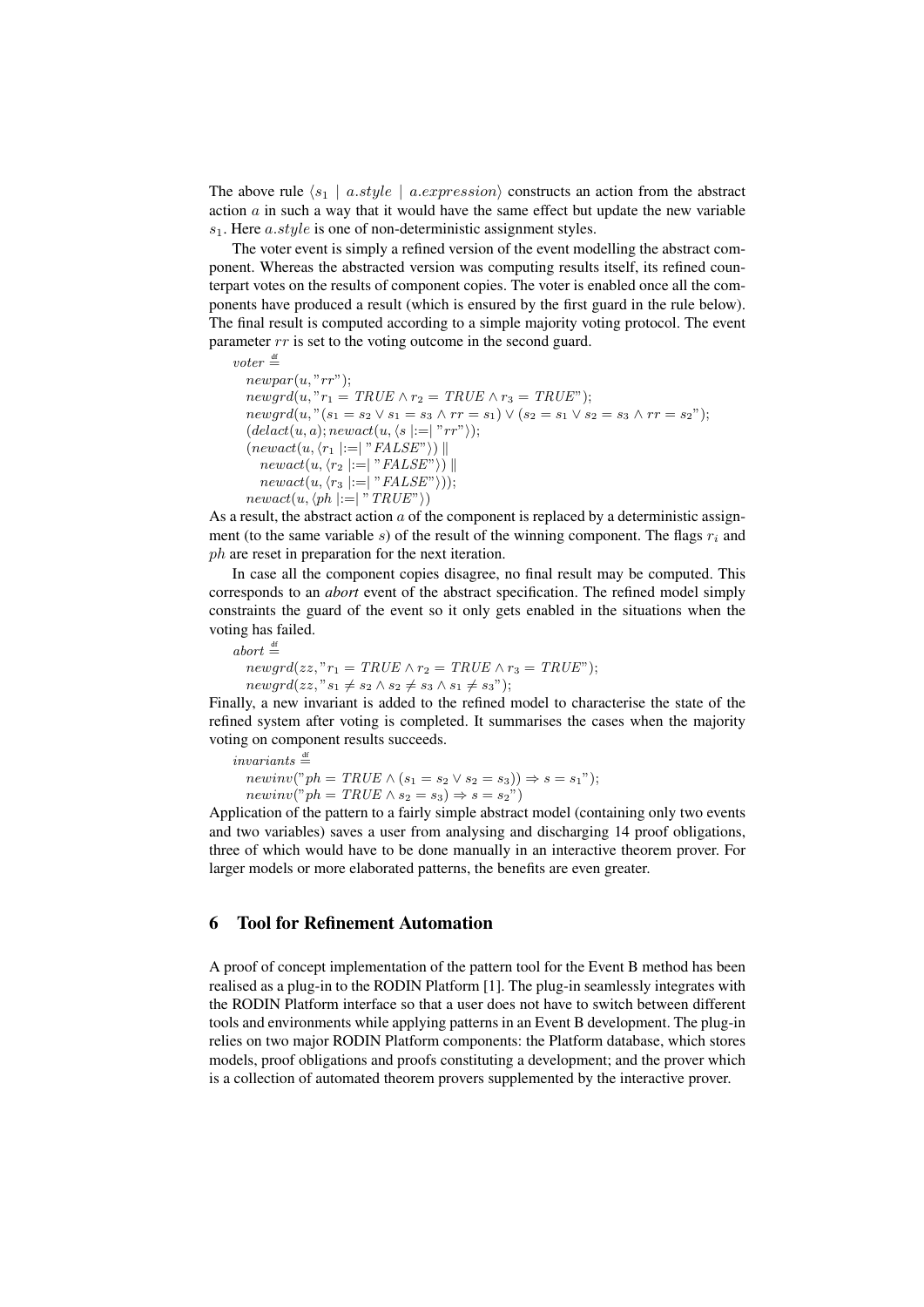

Fig. 3. The Event-B refinement patterns tool architecture.

The overall tool architecture is presented in Figure 3. The core of the tool is the *pattern instantiation engine*. The engine uses an input model, imported from the Platform database, and a pattern, from the pattern library, to produce a model refinement. The engine implements only the core pattern language: the sequential and parallel composition, and *forall* construct. The method-specific model transformations (in this case, Event-B model transformations) are imported from the *model transformation library*.

The process of a pattern instantiation is controlled by the *pattern instantiation wizard*. The wizard is an interactive tool which inputs pattern configuration from a user. It validates user input and provides hints on selecting configuration values. Pattern configuration is constructed in a succession of steps: the values entered at a previous step influence the restrictions imposed on the values of a current step configuration.

The result of a successful pattern instantiation is a new model and, possibly, a set of instantiation proof obligations - additional conditions that must be verified every time when a pattern is applied. The output model is added to a current development as a refinement of the input model and is saved in the Platform database. The instantiation proof obligations are saved in an Event B *context* file. The RODIN platform builder automatically validates and passes them to the Platform prover.

The tool is equipped with a *pattern editor*. The current version (0.1.7)[13] uses the XML notation and an XML editor to construct patterns. The next release is expected to employ a more user-friendly visual editor. The available refinement patterns are stored in the *local pattern library*. Patterns in the library are organised in a catalogue tree, according to the categories stated in pattern specifications. A user can browse through the library catalogue using a graphical dialogue. This dialogue is used to select a pattern for instantiation or editing.

When constructing a pattern, a user may wish to generate the set of pattern correctness proof obligations. Proof obligations are constructed by the proof obligation generator component. The component combines a pattern declaration and the definitions of the used model transformations to generate a complete list of proof obligations, based on the rules given in Section 4.3. The result is a new context file populated with the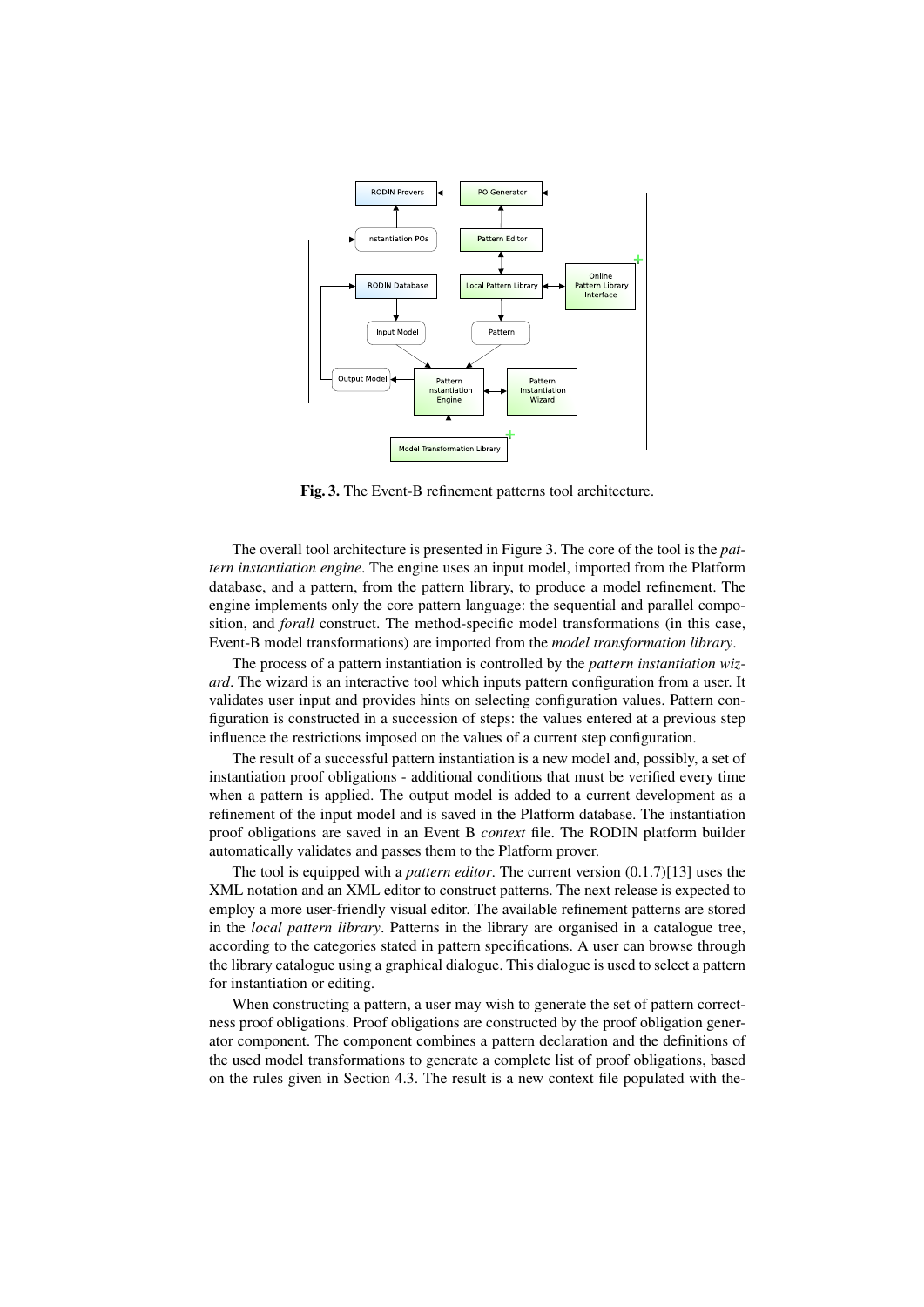orems corresponding to the pattern proof obligations. The standard Platform facilities are used to analyse and discharge the theorems.

We believe it is important to facilitate pattern exchange and thus the tool includes a component for interfacing with an on-line pattern library. The on-line pattern library and the model transformation library are the two main extension points of the tool. The pattern specification language can be extended by adding custom model transformations to the library of model transformation; addition of a model transformation should not affect the pattern instantiation engine and the proof obligation generator.

The current version of the tool is freely available from our web site [13].Several patterns developed with this tool were applied during formal modelling of the Ambient Campus case study of the RODIN Project [14].

### 7 Conclusions

In this paper we proposed a theoretical basis for automation of refinement process. We introduced the notion of refinement patterns – model transformers that generically represent typical refinement steps. Refinement patterns allow us to replace a process of devising a refined model and discharging proof obligations by a process of pattern instantiation. While instantiating refinement patterns, we reuse not only models but also proofs. All together, this establishes a basis for automation. In this paper we also demonstrated how to define refinement patterns for the Event B formalism and described a prototype tool allowing us to automate refinement steps in Event B.

Our work was inspired by several works on automation of refinement process. The Refinement Calculator tool [8] has been developed to support program development using the Refinement Calculus theory by R.Back and J. von Wright. [5] The theory was formalised in the HOL theorem prover, while specific refinement rules were proved as HOL theorems. The HOL Window Inference library[11] has been used to to facilitate transformational reasoning. The library allows us to focus on and transform a particular part of a model, while guaranteeing that the transformation, if applicable, will produce a valid refinement of the entire model.

A similar framework consisting of refinement rules (called tactics) and the tool support for their application has been developed by Oliveira, Cavalcanti, and Woodcock [17]. The framework (called ArcAngel) provides support for the C.Morgan's version of the Refinement Calculus. The obvious disadvantage of both these frameworks is that the refinement rules that can be applied usually describe small, localised transformations. An attempt to perform several transformations on independent parts of the model at once, would require deriving and discharging additional proof obligations about the context surrounding transformed parts, that are rather hard to generalise. However, while implementing our tool, we found the idea of using the transformational approach for model refinement very useful.

Probably the closest to our tool is the automatic refiner tool created by Siemens/Matra [7]. The tool automatically produces an implementable model in B0 language (a variant of implementable B) by applying the predefined rewrite rules. A large library of such rules has been created specifically to handle the specifications of train systems. The use of this proprietary tool resulted in significant growth of developer productivity. Our work aims at creating a similar tool yet publicly available and domain-independent. The idea of reuse via instantiation of generic Event B models has also been explored by Silva and Butler [18]. However, they focus on the instantiation of the static part of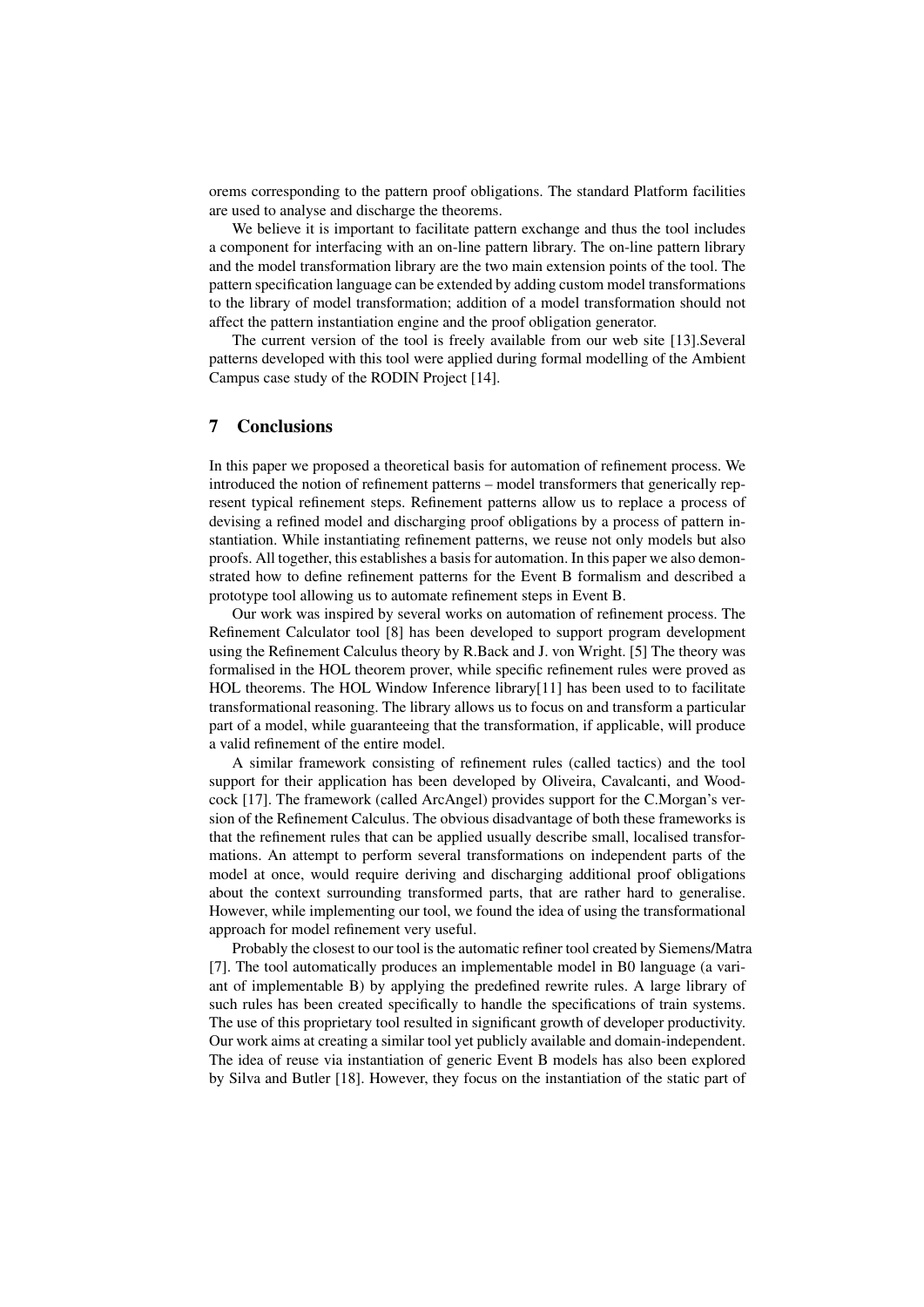the model – the context – while our approach mainly manipulates its dynamic part. Nevertheless, these two approaches are complementary and can be integrated.

Obviously the idea to use refinement patterns to facilitate the refinement process was inspired by the famous collection of software design patterns [10]. However in our approach the patterns are not just descriptions of the best engineering practice but rather "active" model transformers that allow a designer to refine the model by reusing and instantiating the generic prefabricated solutions.

As a future work we are planning to further explore the theoretical aspects of the proposed language of refinement patterns as well as extend the existing collection of patterns. Obviously, this work will go hand-in-hand with the tool development. We believe that by building a sufficiently large library of patterns and providing designers with automatic tool supporting refinement process, we will facilitate better acceptance of formal methods in practice.

# Acknowledgements

This work is supported by IST FP7 DEPLOY project.

### **References**

- 1. RODIN Event-B Platform. http://rodin-b-sharp.sourceforge.net/, 2007.
- 2. J. R. Abrial. *The B-Book: Assigning Programs to Meanings*. Cambridge University Press, 2005.
- 3. J.-R. Abrial. Extending B without Changing it. *Proceedings of 1st Conference on the B Method*, pp.169-191, Springer-Verlag, November 1996, Nantes, France.
- 4. R. Back and K. Sere. Superposition refinement of reactive systems. *Formal Aspects of Computing*, 8(3), pp.1-23, 1996.
- 5. R. Back and J. von Wright. *Refinement Calculus: A Systematic Introduction*. Springer, 1998.
- 6. R.-J. Back and K. Sere. Stepwise Refinement of Action Systems. In *Proceedings of the International Conference on Mathematics of Program Construction, 375th Anniversary of the Groningen University*, pages 115–138, London, UK, 1989. Springer-Verlag.
- 7. L. Burdy and J.-M. Meynadier. Automatic Refinement. *Workshop on Applying B in an industrial context : Tools, Lessons and Techniques - Toulouse, FM'99*, 1999.
- 8. M. Butler, J. Grundy, T. Løangbacka, R. Rukšenas, and J. von Wright. The Refinement Calculator: Proof Support for Program Refinement. *Proc. of Formal Methods Pacific*, 1997.
- 9. E.W. Dijkstra. *A Discipline of Programming*. Prentice-Hall International, 1976.
- 10. E. Gamma, R. Helm, R. Johnson, and J. Vlissides. *Design Patterns*. Addison-Wesley. ISBN 0-201-63361-2, 1995.
- 11. J. Grundy. Transformational Hierarchical Reasoning. *The Computer Journal*, 39(4):291– 302, 1996.
- 12. C. A. Hoare. An Axiomatic Basis for Computer Programming. *Communications of the ACM*, 12(10):576–583, 1969.
- 13. A. Iliasov. Finer Plugin. http://finer.iliasov.org, 2008.
- 14. A. Iliasov, A. Romanovsky, B. Arief, L. Laibinis, and E. Troubitsyna. On Rigorous Design and Implementation of Fault Tolerant Ambient Systems. In *ISORC '07: Proceedings of the 10th IEEE International Symposium on Object and Component-Oriented Real-Time Distributed Computing*, pages 141–145, Washington, DC, USA, 2007. IEEE Computer Society.
- 15. R. E. Lyons and W. Vanderkulk. The Use of Triple-Modular Redundancy to Improve Computer Reliability. *IBM Journal*, pages 200–209, April 1962.
- 16. C. Morgan. *Programming From Specifications*. Prentice Hall International (UK) Ltd., 1994.